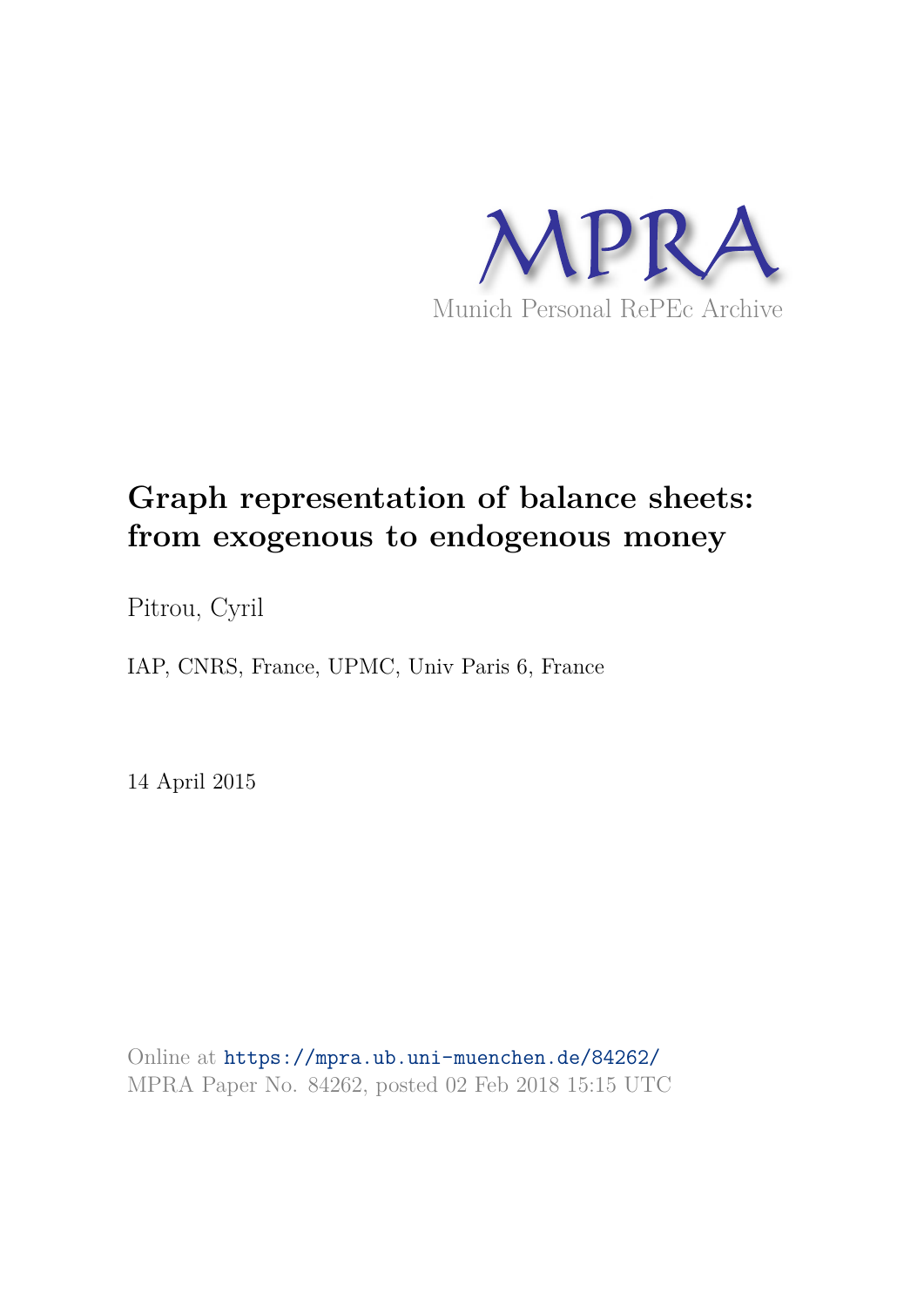# Graph representation of balance sheets: from exogenous to endogenous money

Cyril Pitrou<sup>∗</sup>

Université Pierre & Marie Curie - Paris VI, Sorbonne Universités, Institut d'Astrophysique de Paris, CNRS-UMR 7095, 98 bis Bd Arago, 75014 Paris, France

(Dated: January 31, 2018)

The nature of monetary arrangements is often discussed without any reference to its detailed construction. We present a graph representation that allows for a clear understanding of modern monetary systems. First, we show that systems based on commodity money are incompatible with credit. We then study the current chartalist systems based on pure fiat money, and we discuss the consolidation of the central bank with the Treasury. We obtain a visual explanation about how commercial banks are responsible for endogenous money creation whereas the Treasury and the central bank are in charge of the total amount of net money. Finally we draw an analogy between systems based on gold convertibility and currency pegs to show that fixed exchange rates can never be maintained.

JEL codes: E42, E50, E51, E52, E58

Keywords: Monetary theory, graph theory, endogenous money, central bank, chartalism

# Introduction

Understanding the fundamental nature of money is paramount for macroeconomic models. Indeed, over the past century the description of money was central to the building of simplified macroeconomic models, and monetary economics became a field of macroeconomics in itself. The classicals first postulated that money was neutral and avoided the need for any suitable description. The new classicals, and most prominently the monetarists reached a more nuanced version with the quantity theory of money, stating that money was neutral in the long run. Again, the debate was not on the structure of the monetary system but rather on its implications for macroeconomic theories. The debate between neoclassicals and Keynesians led instead to theories of money being addressed as theories of interest rates.

There is certainly no unique theory of money, since money is not a universal concept. Indeed, any monetary arrangement in a society is different and leads to a specific description. We should describe the various possibilities of *monetary systems* rather than talk about a unique *theory* of money, including those which have been or are realized, but also allow for the description of possible systems not yet realized in practice, as required by the general democratic debate. This is nicely summarized by Minsky  $(1996, p1)$ : "[...] relevant theory is not a compendium of propositions derived from axioms assumed to be universally true: economic theory is not a subdivision of mathematics. Relevant theory is the result of the exercise of imagination and logical powers on observations that are due to experience: it yields propositions about the operation of an actual economy" .

Monetary systems can be divided in two major categories: metallism and chartalism. Oversimplifying, one can say that metallism is the description of monetary systems in which money

<sup>∗</sup>Electronic address: cyril.pitrou@upmc.fr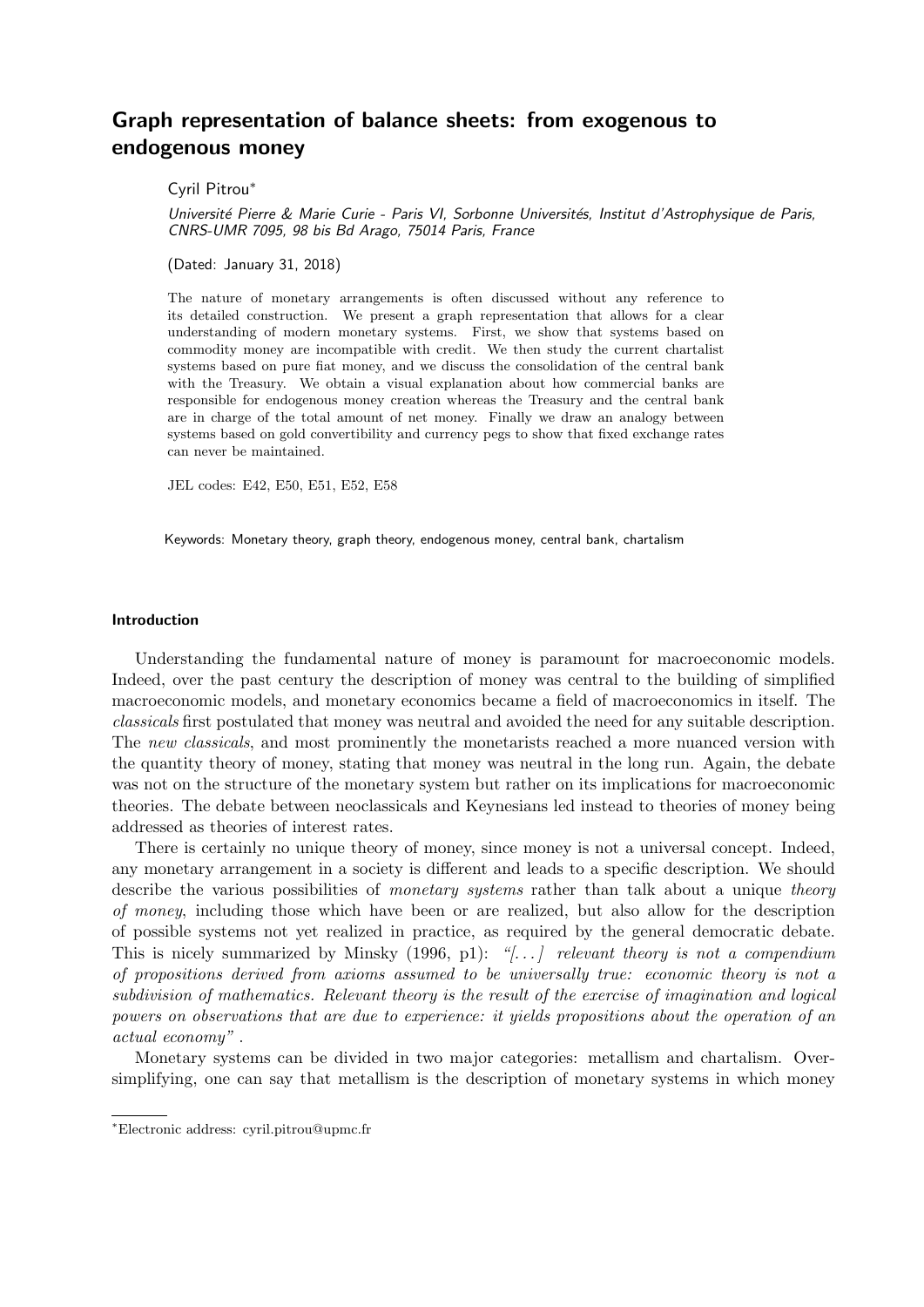is backed by a real asset, often gold, whereas chartalism is the description of monetary systems based on pure fiat money that originates from the state's ability to raise taxes (see Bell (2001) for a historical perspective and Knapp (1924); Lerner (1947); Mitchell-Innes (1913) for seminal papers). Since the end of the Bretton-Woods system in 1971, which was already a remote form of convertibility, this latter descriptive framework has received renewed attention and is often named neo-chartalism in that respect (Wray, 1990).

In this article, we emphasize that all monetary arrangements are intrinsically weighted graphs, because accounting is performed with double entry balance sheets. As Minsky explained (Minsky, 1992, p12): "A capitalist economy can be described by a set of interrelated balance sheets and income statements", implying that graphs are the natural theoretical tool to describe monetary systems. Graphs are better suited for representing the global structure of financial systems than lists of individual balance sheets, since they allow for a clear visualisation of the relations between members of the system. Such graphs are rather common in representations of flows in macroeconomics, but are generally absent from the description of stocks, although they have already been extensively used to study the systemic risks in networks of commercial banks [see e.g. Gai & Kapadia (2010); Sheldon & Maurer (1998); Upper (2001); Upper & Worms (2004); Wells (2004)]. In this article, we argue that graphs are the natural language in which discussions about the nature of monetary systems should be spoken. By representing a complex structure in a very compact form, graphs depict information clearly, just like a very deep equation carries a powerful meaning in just one line, and this allows for clearer representations of the global architecture of monetary systems. Weighted graphs open the door to discussion of major topics associated with monetary systems, as they allow for an unambiguous and visual representation of the monetary arrangements.

In a physical system with a high number of particles, there are complex structures that emerge from simple local laws, and they are quite often very difficult to understand. Similarly, the financial relations between all actors of a monetary system are complex and simple at the same time. They are simple because double-entry bookkeeping is understood at all levels of the system, but there are complex financial structures which emerge out of the simple local laws of accounting, due to a high number of financial interactions. As a result, if the inputs of a graph are understood by all, the different schools of economic thought should agree on the graph representation of any monetary structure. Indeed, we show that each given financial situation can be summarized by drawing the corresponding graph, and this is crucial to discuss controversial topics. In particular, we illustrate i) how public deficits is the source of money creation, ii) that gold convertibility and currency boards are inherently incompatible with credit, and *iii*) that credits do not originate from deposits, all these subjects allowing to discuss further the nature of money. Disagreements therefore lie in the interpretation, that is on the words we drape around a given graph. We will argue that these differences of interpretation are related to the various possible consolidations which can be made in a monetary system, when trying to grasp the complex emerging structures.

#### I. GENERAL FORMALISM FOR GRAPHS OF MONETARY ARRANGEMENTS

# A. Commodities and units of account

A general monetary arrangement is a collection of debts between various members of the system. However, before describing how this system of debts is organized, one must first specify what is owed in these debts, and we thus need an appropriate description for ownership. The simplest item that can be possessed and owed is a commodity and in that case, the unit of account (UoA) is any natural unit for that specific commodity, e.g. a unit of mass for gold.

The simplest description consists of representing the owners together with the amounts they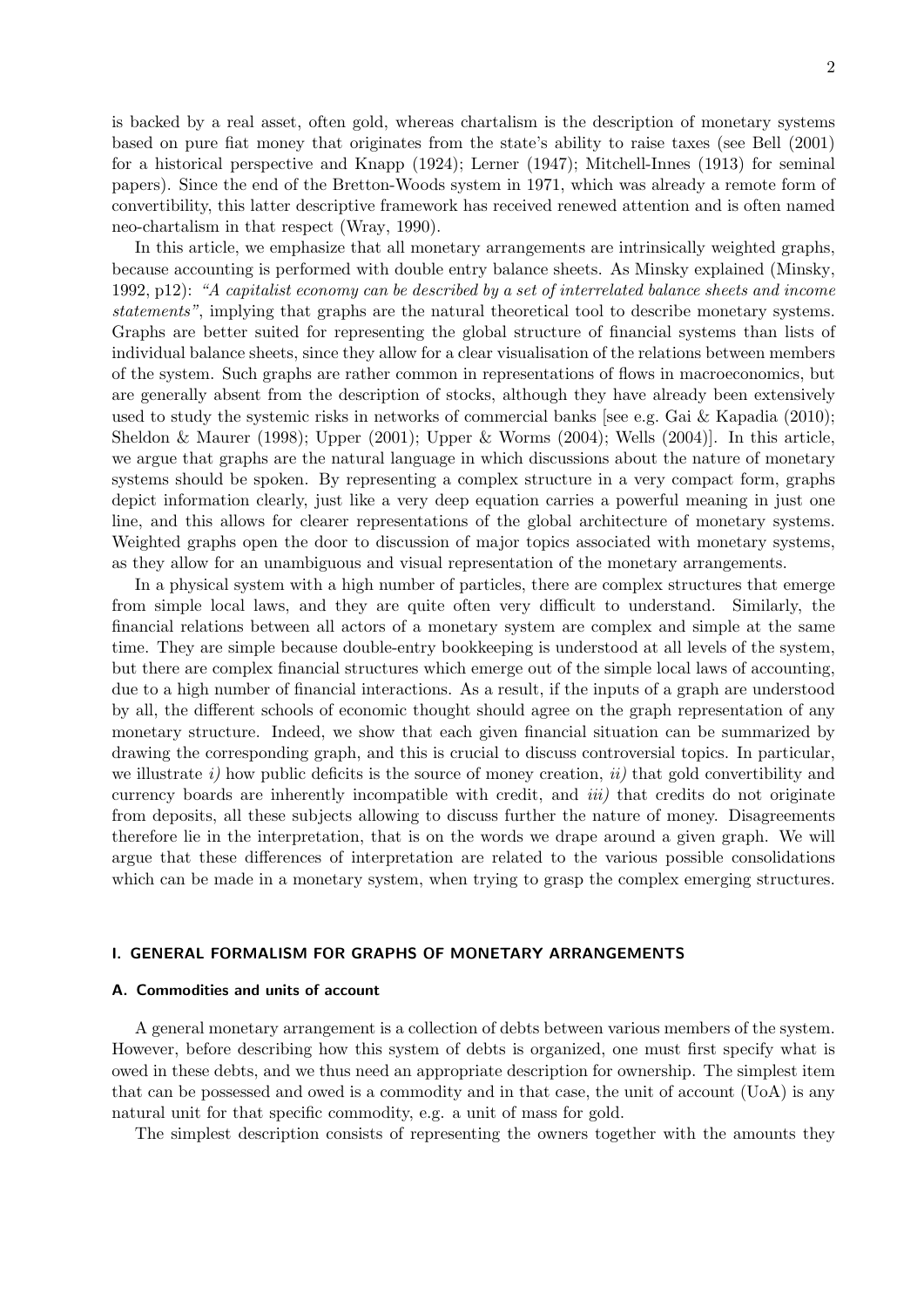own. However, in order to unify the representation of ownership with the representation of debts that we will include later, it proves useful to depict the representation of ownership on a graph. A graph can be thought intuitively as a set of points, the vertices, some of which are linked by lines, the edges. The totality of a given commodity is represented by one vertex and so are the various owners, the relations of ownership being represented by an edge from the commodity vertex toward the corresponding owner. Both representations are depicted in the left plot of Fig. 1. In the graph representation, the edges are weighted by the corresponding amounts owned. The resulting graph structure is thus a weighted and oriented graph with a simple tree structure. The oriented edges can be viewed as arrows, and when departing from a vertex they represent a liability, while when incoming on a vertex they represent an asset.

A slightly more complicated structure arises if the entirety of the commodity is completely stored in a bank vault. There is one direct relation of ownership between the commodity and the bank, with the bank issuing corresponding liabilities to its customers. The members of the system either a) directly possess the UoA, or b) own it indirectly through a bank, having a (positively credited) account in that bank. In scenario b, we say that the bank issues an I Owe You (IOU), as a record of the gold placed into the vault. In scenario a, the customers need to physically exchange the commodity. Scenario b is expanded when these indirect ownerships are made through several banks, as in free banking systems. We illustrate this in Fig. 1.



FIG. 1 Left top: direct commodity ownership with a graph representation. Left bottom: standard representation of direct commodity ownerships without a graph. Middle: indirect ownership of a commodity through a single bank. Right: indirect ownership through several banks, with each bank owning directly the commodity.

#### B. Emergence of central banks

Several configurations are bound to appear once customers of different banks start to interact in the economic world and need to exchange to settle payments. In a system of independent banking the banks can ignore each other. This would force every customer to have an account in each bank. Indeed, once a person accepts a payment from somebody having their assets in a given bank, this person would be forced to open a bank account in the same bank to be able to transfer a liability. With decentralized banking, each customer would still have only one bank account in a given bank, but the banks themselves would possess bank accounts with other banks, so there would be oriented edges between the banks. In this system, a bank A owes gold to its customer, either because it has gold in its vault, but also possibly because another bank B owes gold to bank A. This situation can become rather complex, with a maximum of  $N(N-1)/2$  claim-debt relations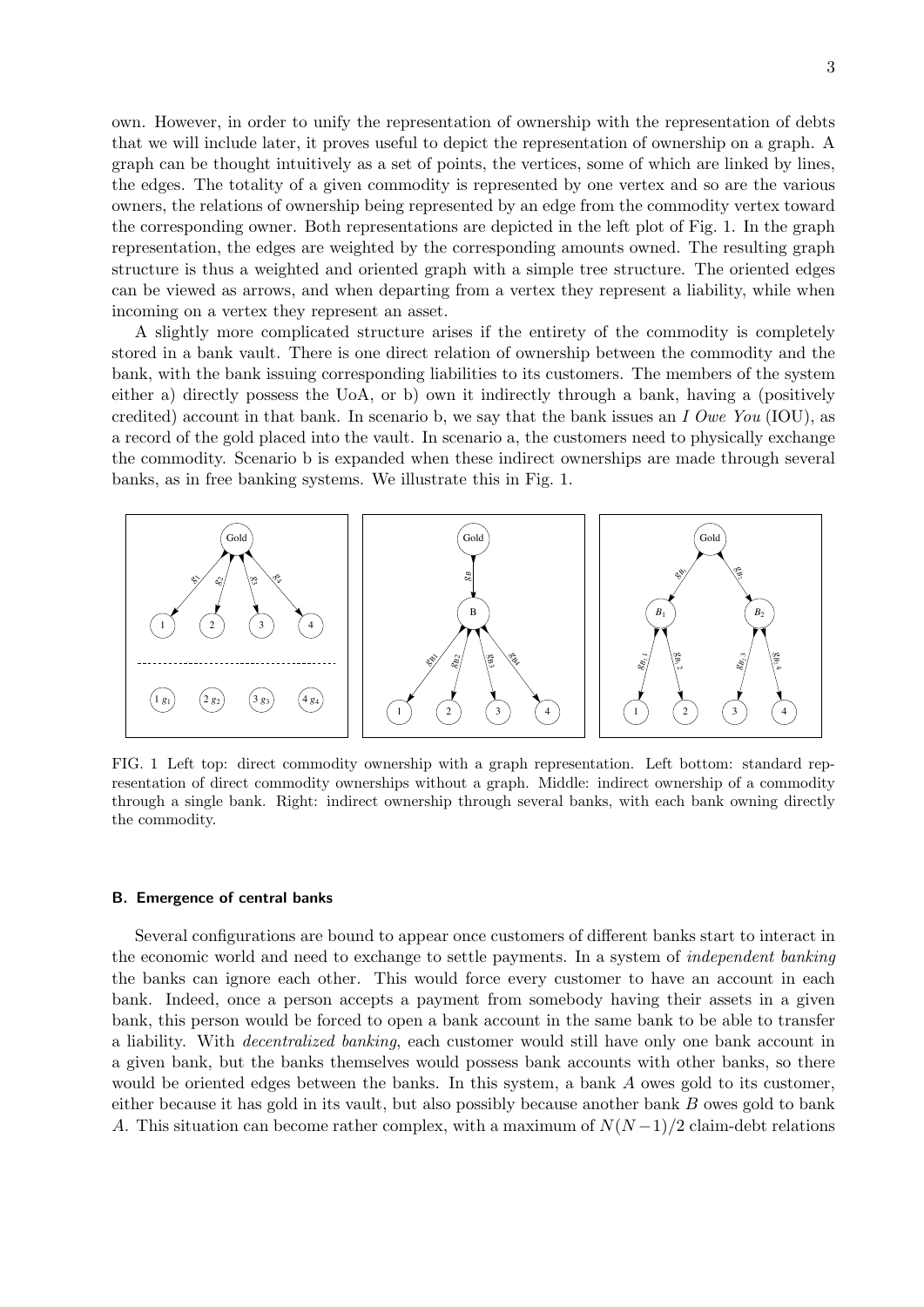between N banks. In fact, a general theorem that whenever there are strictly more that  $N-1$ edges between  $N$  connected actors, there must be loops, that is paths along the edges of a graph which start and end at the same vertex. It can thus become optimal to simplify the networks of debts and claims between banks, by removing all unnecessary loops. The simplest solution is a system based on *centralized banking*, where we use a tree graph (a graph with no loop) of unit depth, with one bank at the root acting as a central bank. It is obvious that in that case there would be only  $N-1$  edges in this network of N banks. As explained in the next section, any new debt added between two actors in a tree creates a new loop that can be removed to preserve an optimal tree structure. In a last round of cooperation, the banks can decide to send their gold in the vault of the central bank, and keep a claim on it, so as to optimize the cost of gold keeping.

Note that in the case of independent banking and decentralized banking, there is actually a central structure hidden by the possession of gold. In decentralized banking, if all banks settle their debts, they are back to independent banking, and they are united through the claims they have on the commodity. So even if there is no central bank, or no central system, the fact that only one commodity is used is functionally similar to a system with a central bank. Gold acts as the root of a tree graph. The centralized banking system serves to avoid physically displacing heaps of gold by storing it all at the central bank. The use of gold, with its physical exchange, is rooted in the lack of a central organization, as it effectively replaces it.

# C. Payments in a tree graph

If the tree-structure has been clearly identified with a central bank and all other banks directly related to it, then payments between customers of these banks are easily depicted. For each pending payment there is a unique loop created because the payment at this stage is the addition of a new debt. Recall that a tree with N vertices, has  $N-1$  edges, so when one edge is added, there is necessarily one loop. In order to maintain the tree structure and to avoid direct claims between customers or between banks, this loop needs to be removed. For that purpose, when a customer a pays a customer b, it needs to provide its bank A with the name of the bank  $B$  of customer  $b$  so that the loop can be identified. Then, we simply need to subtract the amount of the payment in all edges of the loop as illustrated in Fig. 2. In the first panel a pending payment results in a new short-term debt which creates a new loop. Then this loop is emphasized and in the last panel the tree structure is recovered after the loop is removed, and the new balances of debts-claims have been adjusted. Note that we are actually stacking two types of graphs. The red graph represents commodity ownership relations, and the black graph is made of IOUs for that commodity. Note also that commercial banks can decide to keep direct claims as in decentralized banking. In that case, one would have a loop displacement rather than a loop removal, as the direct claim between customers would be transformed into a direct claim between commercial banks. It amounts to a partial settlement since it maintains the tree structure below each bank but not among banks. Note also that with this structure there are several ways to remove the extra loop introduced by the payment of one customer to another one. In the remainder of this article we do not investigate in more details the interbank structure and for simplicity we assume that payments are fully settled. At any time step, there will be payments, and by successively incorporating them, we effectively build the graph of stocks as an addition of payments from an initial condition. Graphs of stock are the position of the monetary system, and graphs of flows are their variation.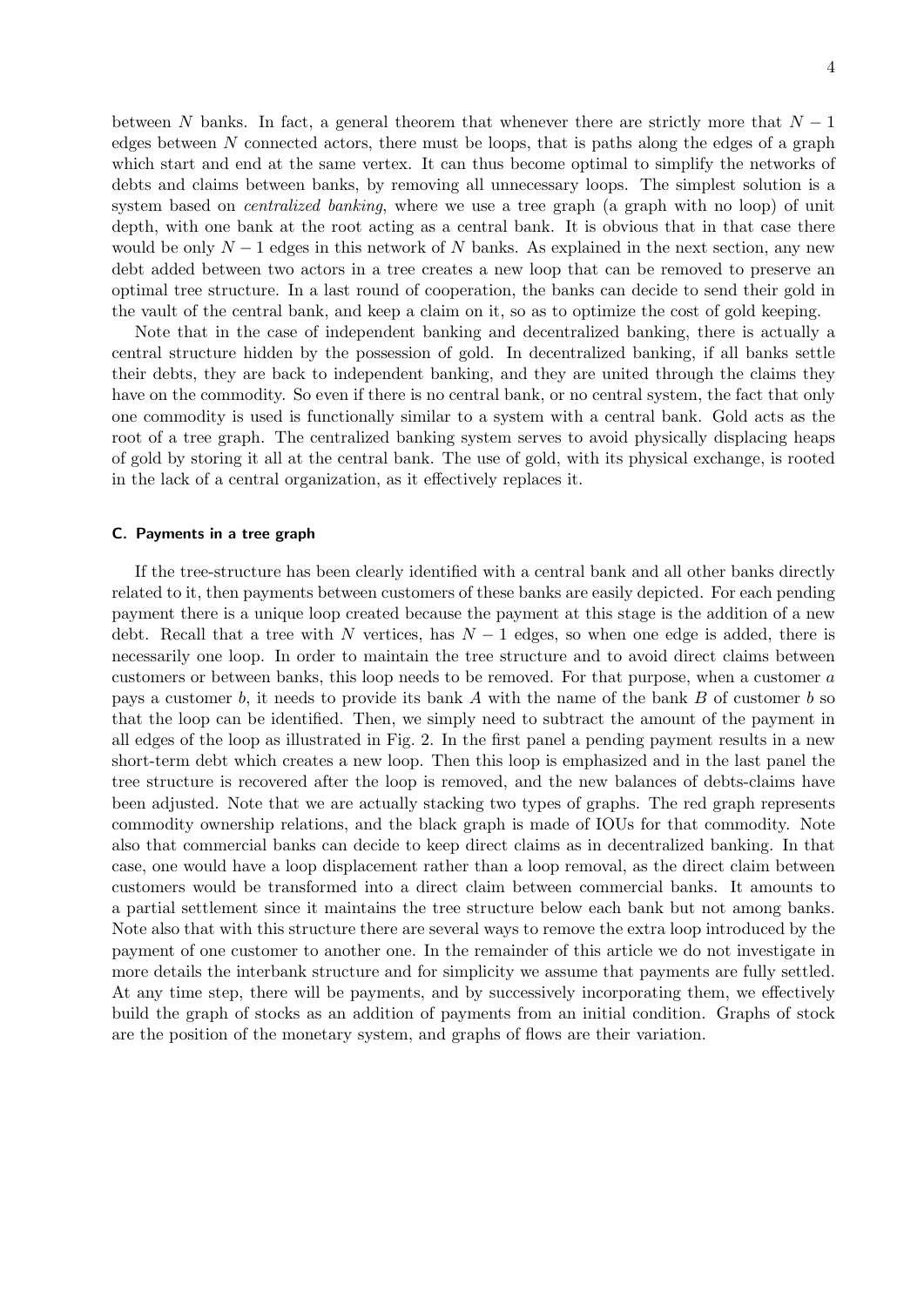

FIG. 2 Description of payments via graphs. C stands for the central bank,  $B_1$  and  $B_2$  stand for the commercial banks and  $1, 2, 3, 4$  are the various customers of the system. All debts/claim relations are reported as weights on the edges of the graphs, and are expressed in the UoA of the underlying commodity fully stored in the central bank.

#### D. Representing debts

Debts from customers of the system toward a bank can be incorporated in this framework, as it is a liability for the member and an asset for the bank. They are all based on the same principle: to lend an amount and to ask for a higher repayment at maturity. The difference between the initial amount lent  $S$ , and the repaid amount can be converted into an interest rate  $i$  for a given unit of time, using typical compound interest for the duration of the maturity D. Any complicated loan structure can always be considered as a set of independent loans following this same simple structure. In the graph representation, we indicate a debt by  $(S, i, D)$  where S is the current amount, i the interest rate and D its maturity. After every unit of time,  $(S, i, D)$  is replaced by  $(S \times (1+i), i, D-1)$ , and when the maturity becomes null, it is transformed into an immediate payment of amount  $S \times (1+i)^D$  whose loop needs to be removed exactly as described in § I.C. And just like for a payment, it comes as a reduction of the liability from the bank toward the member that the latter must have earned through previous payments made to him. Because the nature of each debt is different due to variations in interest rates and maturities, this means that we are now considering several types of assets and liabilities within the same graph. By representing several types of debts on the same financial graph, we are actually stacking several weighted graphs on the same set of vertices. The representation of debts is used in § II.B where we detail credit creation.

#### E. Money and net money

The IOUs of the bank are merely a promise to convert them into IOUs of the central bank (and if there is convertibility, these IUO can be converted into gold). These financial assets are equivalent to interest-less debts. By introducing the possibility to have debts, we see that we will have a mixed system with two categories of IOUs. In the first category, we have the IOUs of the central bank, and the IOUs of commercial banks which are promises to deliver IOUs of the central banks, and in the second category we have the IOUs of customers who have borrowed and who promise to repay their debt in the future using IOUs of the first category. Throughout this paper we will make a distinction between *money* and *net money* when referring to these IOUs: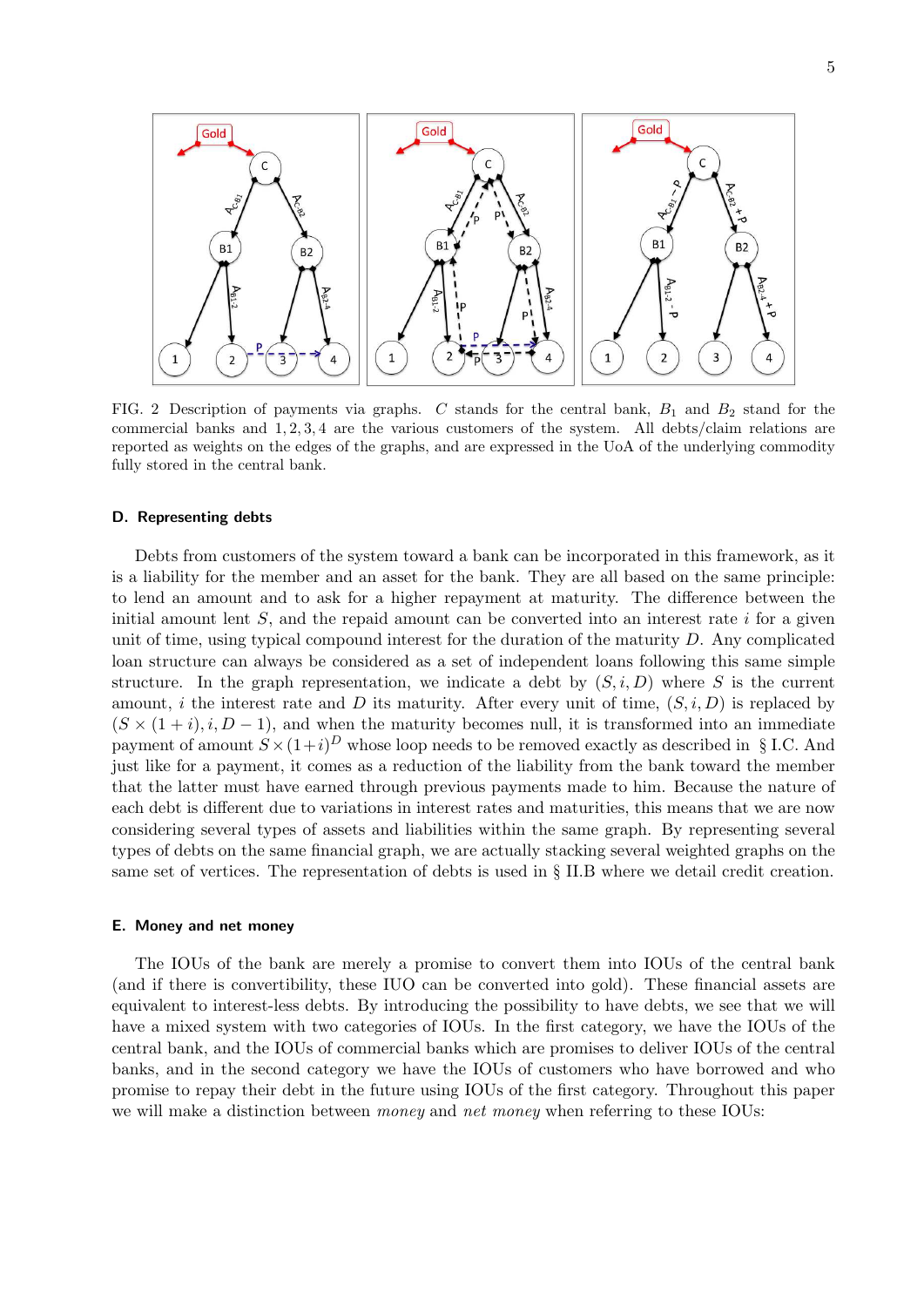- money held by a customer of the system consists in the financial assets, and it is the reflection of IOUs of commercial banks and of the central bank toward the customer;
- net money held by a customer consists in money from which we subtract any liabilities, hence it consists of financial assets minus the customer's financial liabilities, or net assets.

These definitions are expanded to a group of members of the system by direct summation. As we shall detail in § II.B, any new loan modifies the total money, but conserves the total net money. Therefore attention must be paid to using this precise language. This distinction between money and net money is also related to the various definitions of monetary aggregates that we discuss in § IV.

# F. Consolidations and sub-graphs

Let us draw a closed line in the monetary graph to define a sub-region. We can replace the subregion by a single vertex whose assets and liabilities are depicted by the incoming and outgoing lines of the region. In practice, this means that if we do not need to describe with precision the internal financial structure inside the region, we can ignore it and simplify the graph by using a simple vertex. In accounting, this is called a consolidation and helps in reading the structure of graphs. One can for instance decide to consolidate the financial sector, and thus to reduce all banks to just one bank like in Fig. 3. Through consolidation, all financial relations which start and end inside the consolidated region do not matter for the exterior, so when the banking sector is considered from a consolidated point of view, interbank relation do not matter at all.



FIG. 3 Left: the closed curve identifies the commercial banking sector. Right: consolidation of the commercial banking sector.

Alternatively, instead of erasing all the details of the sub-region, we can focus on it by eliminating the details of the outside region. This amounts to considering a sub-graph, with externals sources and sinks. For instance, in the left plot of Fig. 3, we could focus on the banking sector which sits inside the closed curve. This is exactly what is done by Gai & Kapadia (2010); Sheldon & Maurer (1998); Upper (2001); Upper & Worms (2004); Wells (2004) where the emphasis is on the stability of the banking sector itself.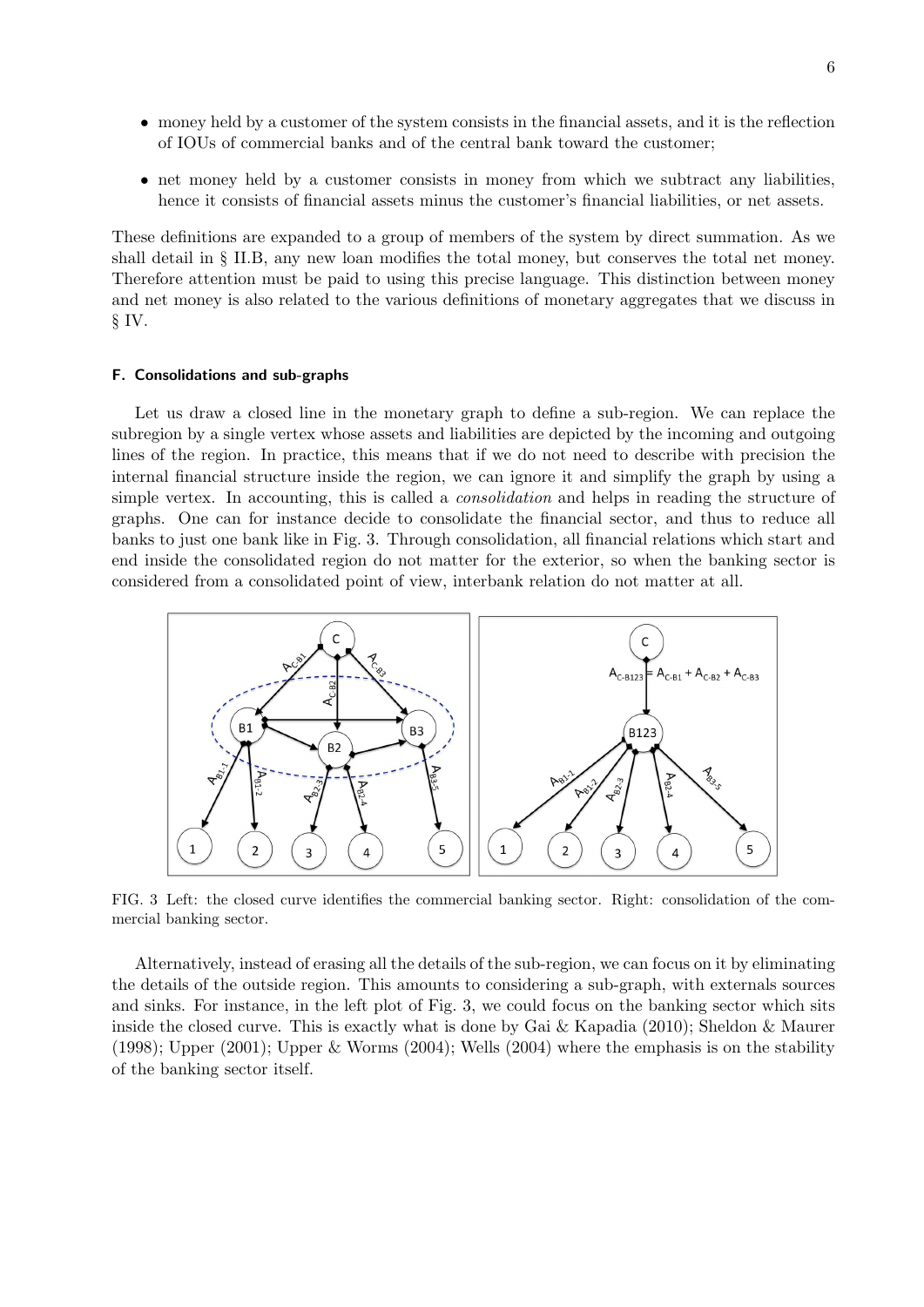# G. Relating balance sheets and financial graphs

We have provided the basic tools to represent a financial system with graphs. Since a financial system can also be represented using balance sheets, it is worth discussing why these two approaches are related and why graphs are more convenient.

- Equivalence with balance sheets. A weighted graph is equivalent to an antisymmetric matrix W, whose entries correspond to the weights of the graph. For instance, if we have  $W_{ij} =$  $-V_{ii} > 0$ , then this value corresponds to the weight of the directed edge from the vertex i toward the vertex j. Balance sheet representations are then just a special way to visualize such antisymmetric matrices. They amount to detailing the matrix column by column, separating the positive and negative entries. For a chosen vertex  $j$ , the entries of the column are the  $W_{ij}$  where i runs over all vertices. If  $W_{ij} > 0$ , then the financial relation is an asset as it corresponds to an IOU from vertex i to vertex j, and if  $W_{ij} < 0$  it is a liability since it corresponds to an IOU from vertex  $j$  to vertex  $i$ . Said differently, for a given vertex the outgoing edges (resp. the ingoing edges) are the liabilities of that vertex balance sheet (resp. the assets of that vertex balance sheet). For each graph representation, the balance sheet picture can be inferred by the examination of the edges attached to each vertex. Conversely the graph and its corresponding matrix can be reconstructed from the list of all balance sheets. We must note that if we have several different types of financial relationships, then we have several types of antisymmetric matrices and thus several types of weighted graphs and several types of entries in the balance sheets. For instance in Fig. 2, we have one graph for the ownership of gold that is partially represented, and one graph for IOUs on gold. In the same way that matrices can be added, graphs can be stacked, and balance sheets can be combined so as to lead to a global representation of the financial relations.
- Advantages of graphs. It is simpler to visualize the global properties of a financial system from a graph representation than with just a list of balance sheets. Indeed with balance sheets the related entries  $W_{ij}$  and  $W_{ji} = -W_{ij}$  appear twice, since they appear in the balance sheet of vertices i and j. For instance if  $W_{ij} > 0$  it appears in the liabilities for vertex i and in the assets for vertex  $j$ . The reader must mentally reconnect all these pairs to obtain a clear understanding of all financial relationships. With a graph, the entries  $W_{ij}$  and  $W_{ji}$  appear naturally as a single weighted edge connecting vertices  $i$  and  $j$ . Financial relationships are thus directly observable without any effort and consolidations are immediate as described in § I.F. The balance sheets representation is the collection of the individual point of views on a monetary arrangement, whereas the graph representation is the global point of view which allows to grasp the emerging features of the system. If a balance sheet is enough for accountants needing only their local situation with respect to the rest of the monetary arrangement, the graph is necessary to visualize and thus understand the global organization.

# II. PRIVATE BANKING AND ENDOGENOUS MONEY CREATION

Having all the tools to graphically represent financial stocks, we are now ready to investigate the general organisation of monetary systems. In this part, we focus on the specificities of the banking sector and postpone the role of the Treasury to § III.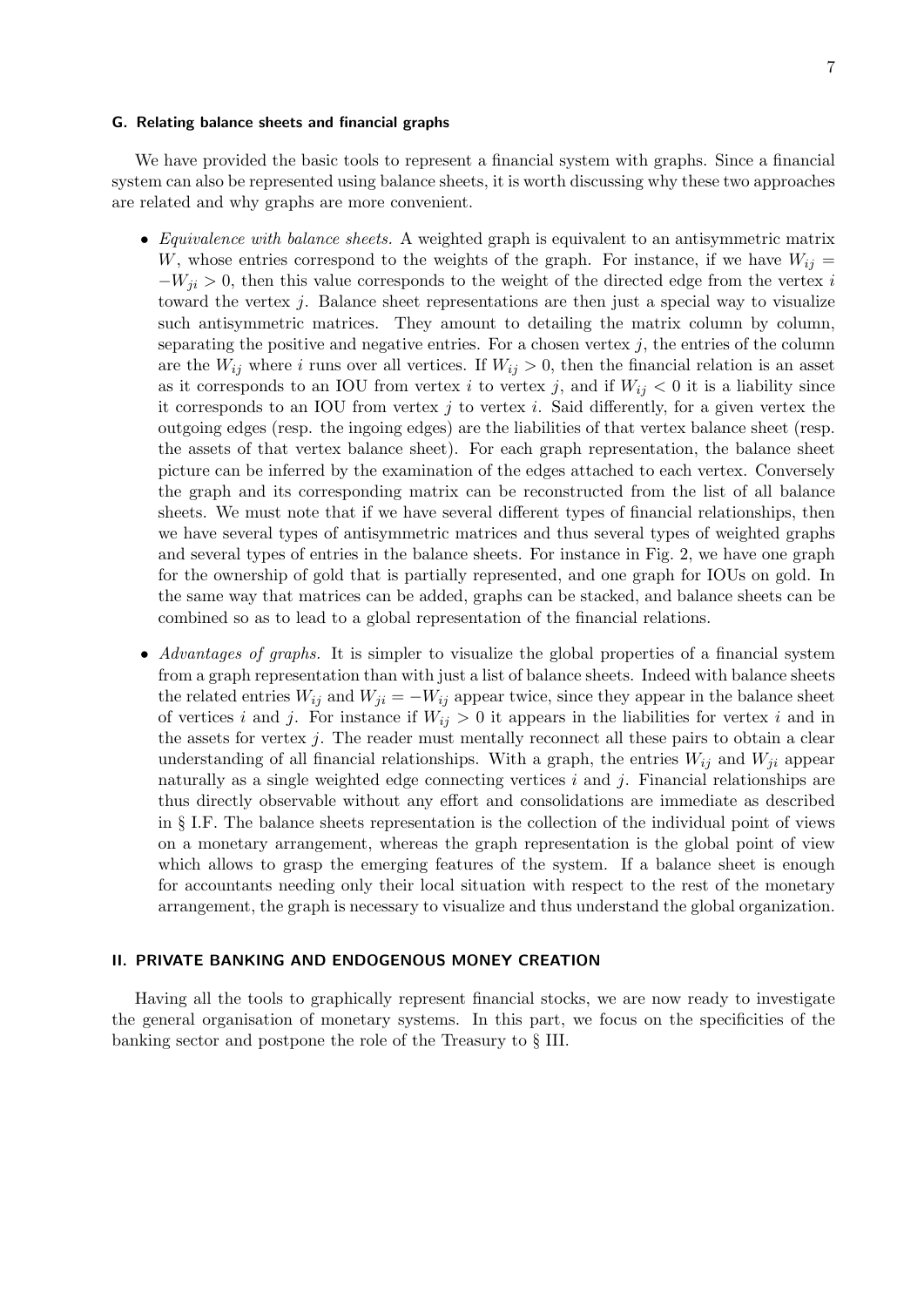#### A. Net worth of banks

In this section, we define the net worth of banks so as to be able to investigate in detail the mechanism of money creation through credit creation in the next section. An immediate issue when allowing for debts, is the possibility that the borrower might not be able to repay the loan when it is due. Indeed, the borrower thinks that he will be able to repay in the future because he is going to exchange his work against money, which in turn he will use to reimburse. Once the debt is turned into an immediate payment at maturity as explained in  $\S$  I.D, the borrower must have sufficient assets in order to be able to repay the loan.

From a graphical point of view this would be equivalent to a unilateral removal of the debt from a customer to its bank. However, if the bank had initially as many liabilities as assets, this is no more the case after the debt removal, so in general one cannot assume that liabilities and assets are balanced. We thus introduce the concept of net worth of a vertex, that is a bank, which is the difference between assets and liabilities of that vertex.

So far the bank was just a node or a vertex in the graph structure, but behind a bank there is a banker<sup>1</sup>. If a borrower defaults, the banker should pay the corresponding debt for him and this takes the form of a corresponding decreasing of the bank net worth. Conversely, when the borrower reimburses but also pays interest, it does so to the banker and this means that the bank net worth is continuously increased by the interest, and this is also another reason why the introduction of a net worth is necessary. To summarize, the risk of defaulting together with the benefit of charging interest, are affecting in opposite directions the bank net worth.

The notation of consolidation needs to be extended to take into account the net worth of banks or companies. If we draw a closed region that we want to consolidate, we just need to add all the values of the net worths which are inside, and they will add up to the equivalent net worth.

#### B. Loans, deposits and banking

In this section, we detail the process of credit creation, and illustrate the well known fact that it is at the origin of money, as bank loans create deposits (Tobin, 1963). This is illustrated in the left plot of Fig. 4. In the first graph of this plot, the customer initially takes out a loan for an amount  $S$ , with interest rate  $i$ , and maturity  $D$  which is represented on the edge going from customer 2 to bank B. As a result, customer 2's liability to bank B has increased from  $M_2$  to  $M_2 + S$ . The bank B also has liabilities toward customer 1 for an amount  $M_1$ . This is reflected in the liabilities from the central bank C to the bank B which sum up to  $M_1 + M_2$ . The payment that customer 2 intends to make to customer 1 is superimposed as a dashed arrow. In the second graph, after settling the payment, customer 2 is left with an extra liability and customer 1's assets have increased. We observe that the sum of all customers' assets and liabilities owed to the bank is unchanged. Indeed, if we were to consolidate the customers into only one customer, then the total net assets, that is the total debt of the banking sector toward the consolidated customer is unchanged. But since we have decided to call money the financial assets of customers, and not the net assets, we can say that there has been money creation as a result of the act of borrowing and spending.

The reverse process occurs when the loan is to be repaid after  $D$  units of time have elapsed. This is illustrated in the right plot of Fig. 4 where we assume for simplicity that the customer has no money  $(M_2 = 0)$ . In the first graph the borrower needs to work so as to receive a sufficient payment

 $1$  More realistically the physical group of persons made of stockholders. But throughout this paper we symbolically describe these as the banker.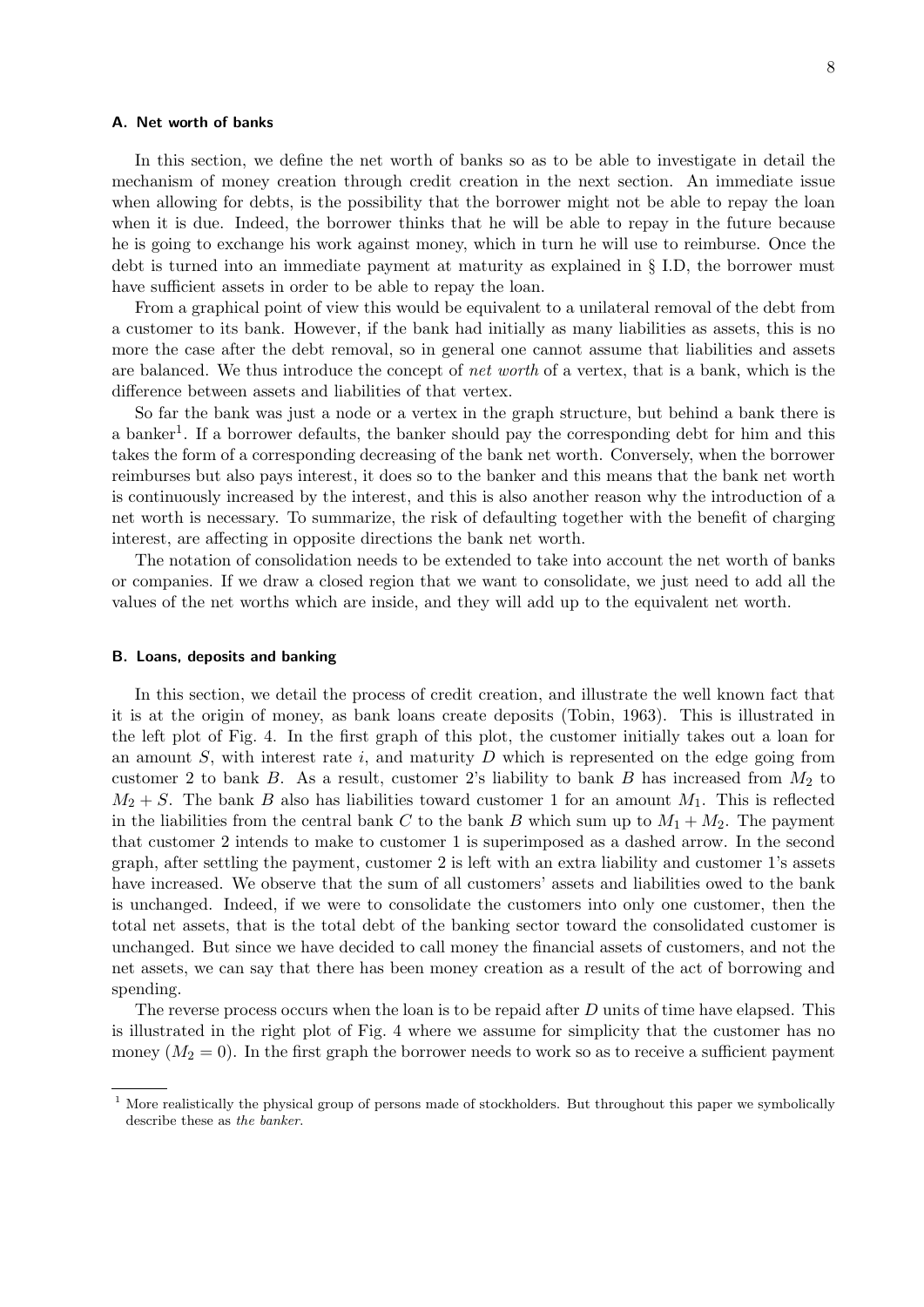which is settled in the second graph. Since the borrower owes the principal plus interest, the net worth of the banker has increased by an amount  $I$  equal to the expected interest. In the third graph, the borrower repays the loan and credit money is destroyed. The net worth of the bank has been increased by the interest I which has been subtracted from the total of the customers' assets. The liability from the central bank to the commercial bank is unchanged. Eventually the bank can redistribute totally or partially its increased net worth among its employees and shareholders in the form of salaries and dividends. This dynamic creation and destruction of money is called the endogenous nature of money.

It is often not intuitive to understand that banks can create money, since one would expect that they would create arbitrary amounts of money for themselves. However what banks can create endogenously is *money*, not *net money*. That is if they create money and give it to their bankers and shareholder it comes as a decrease of their net worth, as is evident if they then spend it to pay customers of other banks. It is equivalent to an advance on future salaries and dividends, and banks can only do so with the restriction that the net worth remains positive.



FIG. 4 Left: Creation of money after a loan is granted and spent. Right: Loan repayment and destruction of money.

# C. Interbank payments and financial institutions

In the previous section, we considered customers who could pay each other easily because they have accounts at the same bank. If the borrower spends by paying someone with an account at another bank, this creates a loop in the banking tree structure, which is removed when the payment is actually settled. This is straightforward if the borrower's bank has enough central money as illustrated in the left plot of Fig. 5. In the first graph the bank grants the loan and creates the corresponding deposit. In the second graph we illustrate the result of the payment to a customer in a different bank. This way of lending is typical of financial institutions since in order to have sufficient central money they must have received earlier deposits from customers.

However if the borrower's bank has no central bank money because it never received deposits from customers, this proceeds differently. In the right plot of Fig. 5 we assume that the bank making the loan has no central bank money when it grants the loan in the left graph, but it makes sure to ask for an interest rate higher than the discount rate. This leads to two possibilities once the payment to a customer of a different bank is settled. The first possibility is the borrower's bank is indebted to the central bank, which is illustrated in the middle graph. The central bank will charge interest at the discount rate for this and acts with banks as a bank acts with its customers. The second possibility is that since the second bank now has an excess of central bank money bearing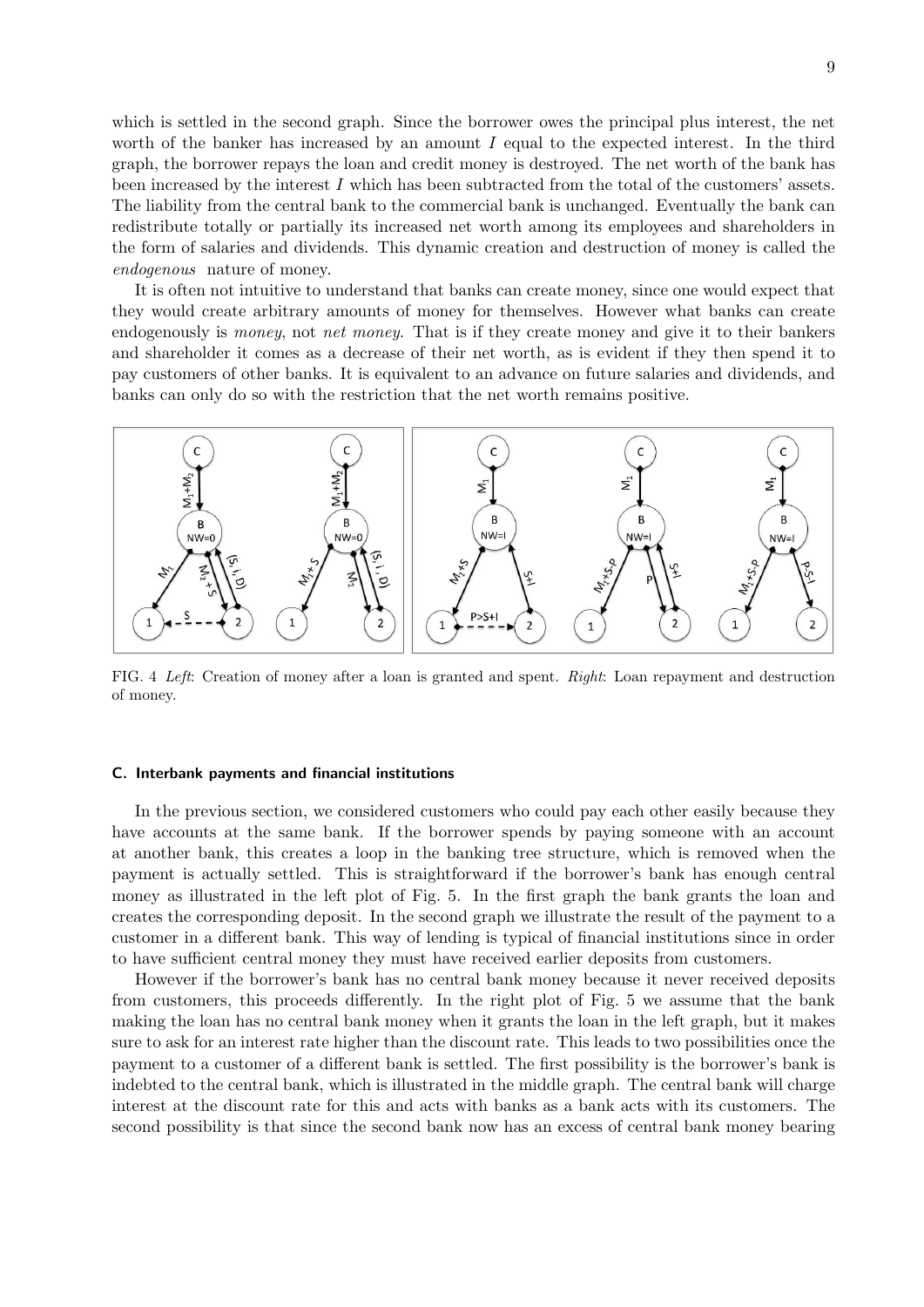only the deposit rate, it might prefer to lend it directly to the indebted bank at a higher rate but that is still less than the discount rate, such that both banks benefit from this arrangement. We have not written the net worths of bankers for simplicity, assuming they vanish, but they will positively evolve due to an accumulation of interest payments.

Importantly, since the central bank guarantees the payment of interest on the deposits (possibly zero) of commercial banks at the central bank, but also guarantees that the commercial banks can borrow from the central bank at the discount rate which is of course higher than the rate paid on deposits, then no commercial bank would loan its excess of central bank money at a rate lower than the deposit rate, and would borrow at a rate larger than the discount rate. The central bank thus defines a corridor of rates in which the commercial banks negotiate interbank loans. The interbank rate evolves on a daily basis and the central bank tries to influence it with its monetary policy (see § III.B).

If the bank of the borrower had enough central bank money (due to previously existing depositors) to settle the interbank payment, it acts like a financial institution, as we could think of it as lending the previous deposits of customers. But if the depositing customers decide to withdraw their assets before the loans made are repaid, then the balance sheet of this institution looks again like a usual bank. The difference between a financial institution and a bank is (Tobin, 1963, p10) of degree not of a kind. Finally, we note that the power lies in the institution that allows to be indebted. When a bank goes into debt, the central bank sets the conditions of the loan. In a tree structure, we have a hierarchy with the upper vertices holding a form of power on those situated below.



FIG. 5 A loan is granted and spent to pay a customer of a different bank. In the left plot, the bank which granted the loan has enough central bank reserves, and in the right plot it does not have central bank reserves at all, so it must either borrow to the central bank or in the interbank market.

#### D. Bank runs and the nature of money

Let us show why once credit has been included in a monetary system, it becomes incompatible with gold convertibility. In this scenario, the central bank IOUs are the promise to deliver gold. In a monetary arrangement, the sum of net worths of all vertices, that is banks, and leaves, that is customers, reflects all the IOUs issued by the central bank. This is because if we consolidate all banks and customers into a single member, then its assets can only emanate from the central bank given that the consolidation erases the internal structure. If there is no debt at all, and customers have only assets, these assets are exactly reflected by the IOUs of the central bank and everybody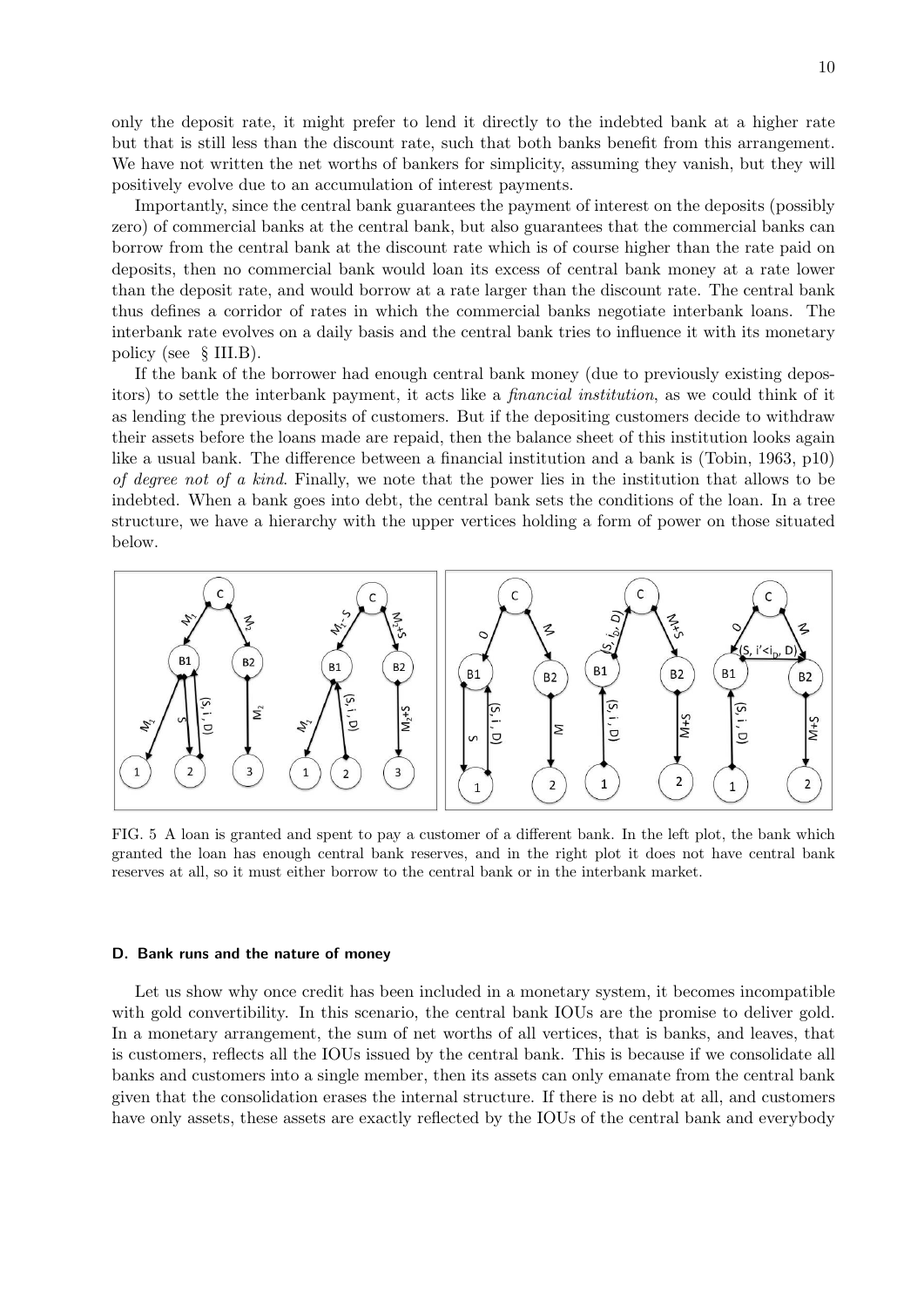can ask at the same time to convert their wealth into gold. The entire tree would vanish, and we would be back to a situation where everybody has physical shares of the commodity.

However, if we allow for debt among the customers then we must be careful with the fact that money (positive assets) is not net money. If we allow all positive assets to be converted to gold, then we have more claims on gold than gold itself, and the system fails. How is failure possible if we have been so careful to ensure double entry bookkeeping at every stage of our monetary system? It is extremely simple and reflects the true nature of money with respect to net money. Money is now both claims on the gold of the central bank, and claims on the debts of the borrower. It has shifted from its commodity nature to its credit nature. The difference lies in the fact that the debts of borrower are not available immediately since borrowers have to work to be able to repay them. This is illustrated in Fig. 6. In the left plot the central bank holds  $M$  units of gold which are reflected into the central bank IOUs toward the commercial banks. The total assets of customers are partially reflected by the gold held at the central bank, and partially by the debts of the borrowers. The orphan edge emerging from the total gold commodity stands for all the gold held outside, e.g. in foreign countries, or held privately, and even the gold which is lost or not yet discovered. If customers ask to convert their assets into gold, they cannot convert all of it. At some point, the central bank needs to stop the convertibility. In the right plot, if the central bank stops gold convertibility, then customers can only convert their assets into central bank IOUs, usually in the form of anonymous paper money.

We interpret this saying that money is partially a right to get gold, and partially a right to ask for the borrowers to work by purchasing their workforce, even though this right does not exist in legal terms. Indeed when a customer with positive assets pays a borrower in exchange of work, the reduction of the loop reduces the assets of the payer, and reduces the liabilities of the borrower. There is net money conservation, but there is money destruction.



FIG. 6 Left: Customers ask to convert their assets into gold until the central bank runs out of gold. Right: if the central bank stops gold convertibility, then customers can only convert their assets (commercial bank IOUs) into anonymous paper money.

It is because of this incompatibility between money and net money, the fact that the first one is only partially a claim on the assets of the central bank, but also partially a claim on the future workforce of borrowers, that convertibility must be abandoned. By allowing customers to go into debt, but by incorporating these debts in the monetary structure, we have shifted the nature of the IOUs in an irreversible manner that calls for the end of convertibility. Conversely, if no bank agreed to generate money endogenously, and if loans where made by customers to customers in the form of bonds that would not be encapsulated into the tree structure, then the IOUs of the banks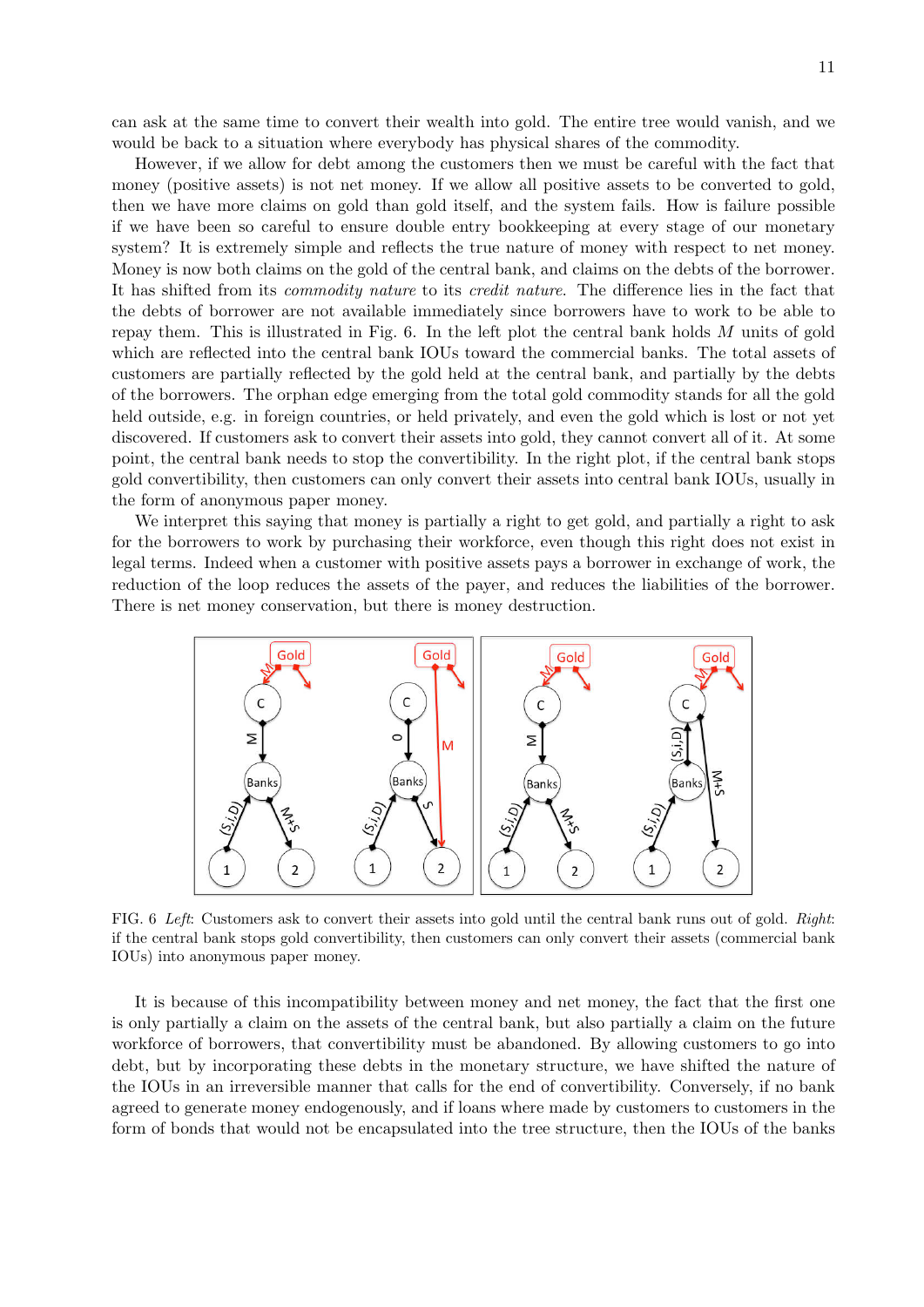would still be claims on the central bank gold reserves. One would have two types of currencies. One would be the IOUs of banks which are eventually redeemable in central bank assets (gold), and then the IOUs of individuals that we could also exchange to settle payments. In some cases we would exchange claims on gold, and in other cases claims on future workforce, but nothing guarantees that they would be traded at par. By incorporating the loans, or at least a major part of the loans in the tree structure, we have obtained a much more liquid system, at the price of abandoning convertibility. As we explain in  $\S \text{V.B.}$  the same process happens with a currency pegged to an external one, since the external currency acts like gold. Allowing the conversion of money instead of just net money in the external currency, contains the same internal contradiction leading to an unavoidable breakdown of the currency peg. In the remainder of this article, we assume that gold convertibility by the central bank is no more possible, as is the case for the current monetary systems. Finally, note that the hierarchical structure has already been discussed in earlier literature (see e.g. Mehrling (2012)) where it has been understood that it emerges from the need to merge money and credit at all levels so as to obtain liquidity, and we emphasize that this structure is made clear through the use of oriented graphs which are mainly organized in a tree structure.

#### E. From commodity to fiat money

The story we presented for the integration of banks in a network is only a pedagogical story, and is by no means history. The presentation adopted here would imply, if taken at face value, that there was first barter, then in a refinement, there was exchange of commodities, and only after came a mild form of fiat money as a claim on commodities (gold) toward banks. This point of view is essentially the metallist point of view or the commodity theory of money. If this might have been true for some societies at some times, there is no proof that this has been a general feature. And as we have shown in § II.D, it is inconsistent when the banking system allows for the creation of credits.

It is argued by Graeber (2011) that this is rather the exception in history, and that the most generic type of money is credit money which finds its origins in the quantification of moral debts in units of accounts. The gold standard money appears in that perspective as an exception driven by the industrial revolution, and ended in 1971. These general ideas are rooted in the chartalist description of the origin of money, where the UoA for the debts is actually set by the state. It dates back from Mitchell-Innes (Mitchell-Innes, 1913) who emphasized that money is a standard of deferred payment. As the state spends in a chosen and arbitrary UoA, it also sets that this unit should be used for debt repayment, as all individual debts toward society which take the form of taxes have to be redeemed in that state UoA. In that case, this pure fiat money does not derive its value from the market as a commodity, but is rather credit money whose value is initiated by the sovereign states. These ideas have been further developed by Lerner (1947) and Knapp (1924) and are currently revived under the name neo-chartalism (Wray, 2004).

In order to shift from a commodity money to a pure fiat money we just need the central bank to give up on its commitment to convert its IOUs into gold. In that case, any customer can ask for its assets to be converted into central bank's IOUs, usually paper money, but not into gold. The chartalist theory of money argues that everything would behave as usual as long as the state continues to tax in that UoA. It thus argues that taxation is a sufficient condition to impose that the state IOUs are used for debt repayments. The true amount of commodity inside the stateissued coins does not matter, as long as the state has a monopoly on coinage and the ability to tax in this unit. The power of states lies in their ability to tax and neo-chartalists thus refer to such a fiat money system as a sovereign currency.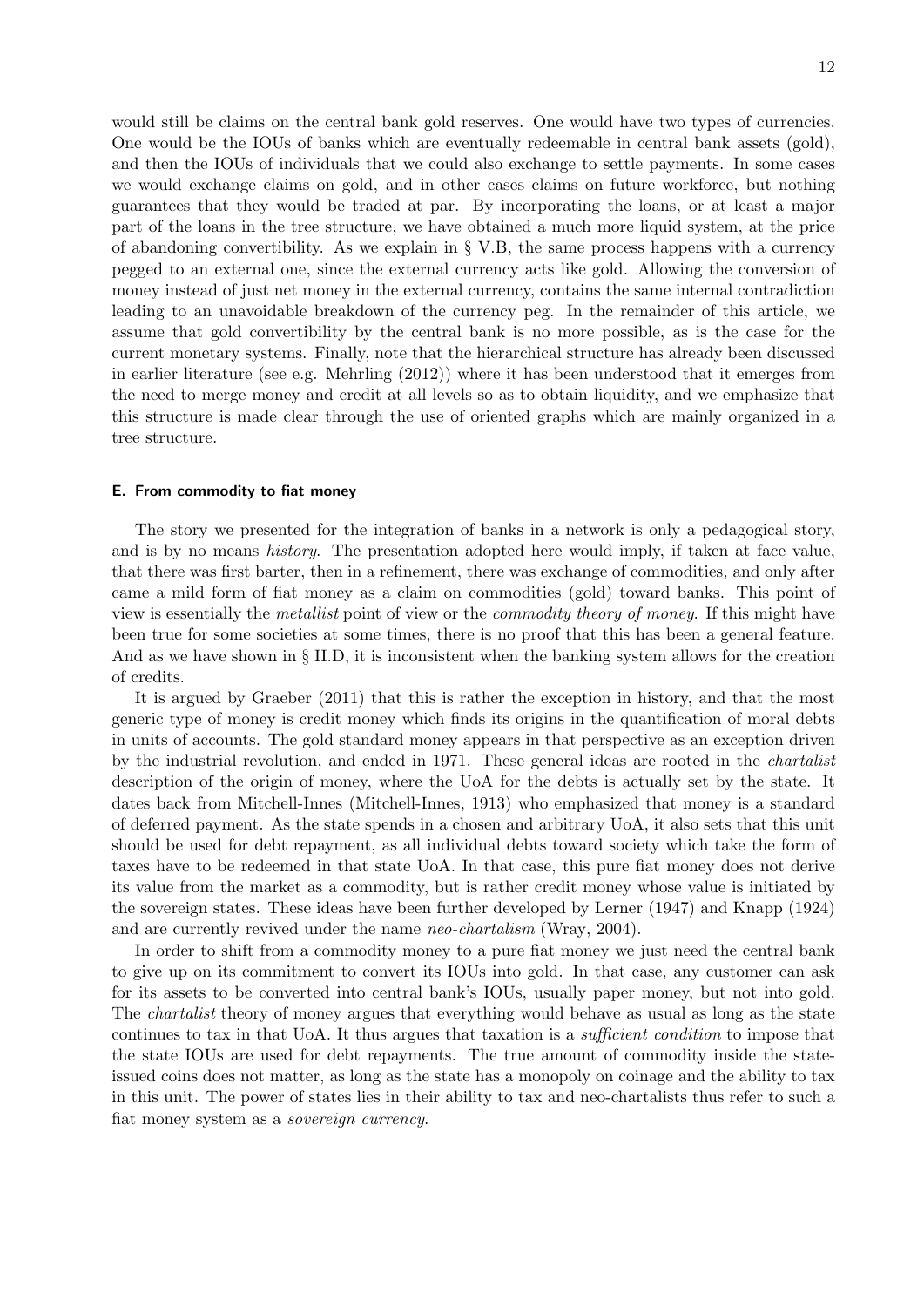Forstater (2003) [see also Cottrell *et al.* (2009)] has recently explored monetization in colonies by colonizing countries, and showed that it was performed exactly following that logic. In many cases, the colonizing countries spent their currency in the colonies, and enforced its use by promising to tax in that same currency. When the US landed in Europe on 6 June 1944, they wanted to impose such a chartalist monetization, and it was strongly opposed by the French government in exile, precisely on the ground that this would amount to colonization (de Gaulle, 1959) and not liberation.

Given that the gold convertibility of the Bretton-Woods agreement has been abandoned in 1971, there is no doubt that the current international system is a chartalist system. In the next part, we detail the role of the state in the monetary arrangements based on such pure fiat money, and we discuss budgetary tools.

# III. STATE REPRESENTATION

#### A. Borrowing and spending: Budgetary policy

#### 1. Borrowing methods

The state has a bank account at the central bank, called the *Treasury*, and it feeds it by requiring citizens to pay taxes. Any taxpayer, creates a new loop when he is asked to pay the Treasury, and by the usual removal of the loop described in § I.C, the Treasury account at the central bank increases, whereas the customer's account and the account of its bank at the central bank decrease accordingly. It is formally equivalent to taxpayers converting their assets into central bank paper money and handing them over to the state. From a chartalist perspective, this taxation drains central bank IOUs out of the private sector, enforcing the need to use and hold them.

By contrast, public spending goes from the Treasury account to individuals. For sure, the state can always tax more than it spends. However, if the state wants to spend more than what it taxes, it needs to create a public debt which can take various forms.

- Money printing: This is the easiest possibility. It consists in increasing unilaterally the amount on the Treasury account. Since there is no more convertibility this is technically possible, because the IOUs of the central bank are not exchangeable with anything.
- Directly borrowing from the central bank: Another possibility would be not to print money, that is to put it on the Treasury account out of thin air, but to lend it to the Treasury. This is exactly as when money is printed, except that now the state also issues a Treasury bond (T-bond) to the central bank. Such a situation can only really work if both the Treasury and the central bank obey the same sovereign power, so that the state actually controls both sides of the deal, and it is only a formal arrangement. If this is the case, then it can borrow as much as it wants. This is fundamentally different from a country borrowing in a foreign currency, and it is the essence of a sovereign currency. And when it needs to reimburse, it can just borrow again what is needed. Eventually, as the bonds remain and are extended or replaced by similar bonds, this is equivalent to money printing. The process of directly borrowing from the central bank is depicted in the left plot of Fig. 7. Initially the net money of customers and bankers is M and the Treasury borrows S to the central bank in the left graph. The right graph depicts the result after spending the amount borrowed, and the total net money of customers and bankers has increased to  $M + S$ . This increase can be traced to the central bank as we see that the liabilities of the central bank toward the commercial banks now include the spending of the Treasury. Everything happens as if the T-bonds were the new gold from which the central bank originates its liabilities. If we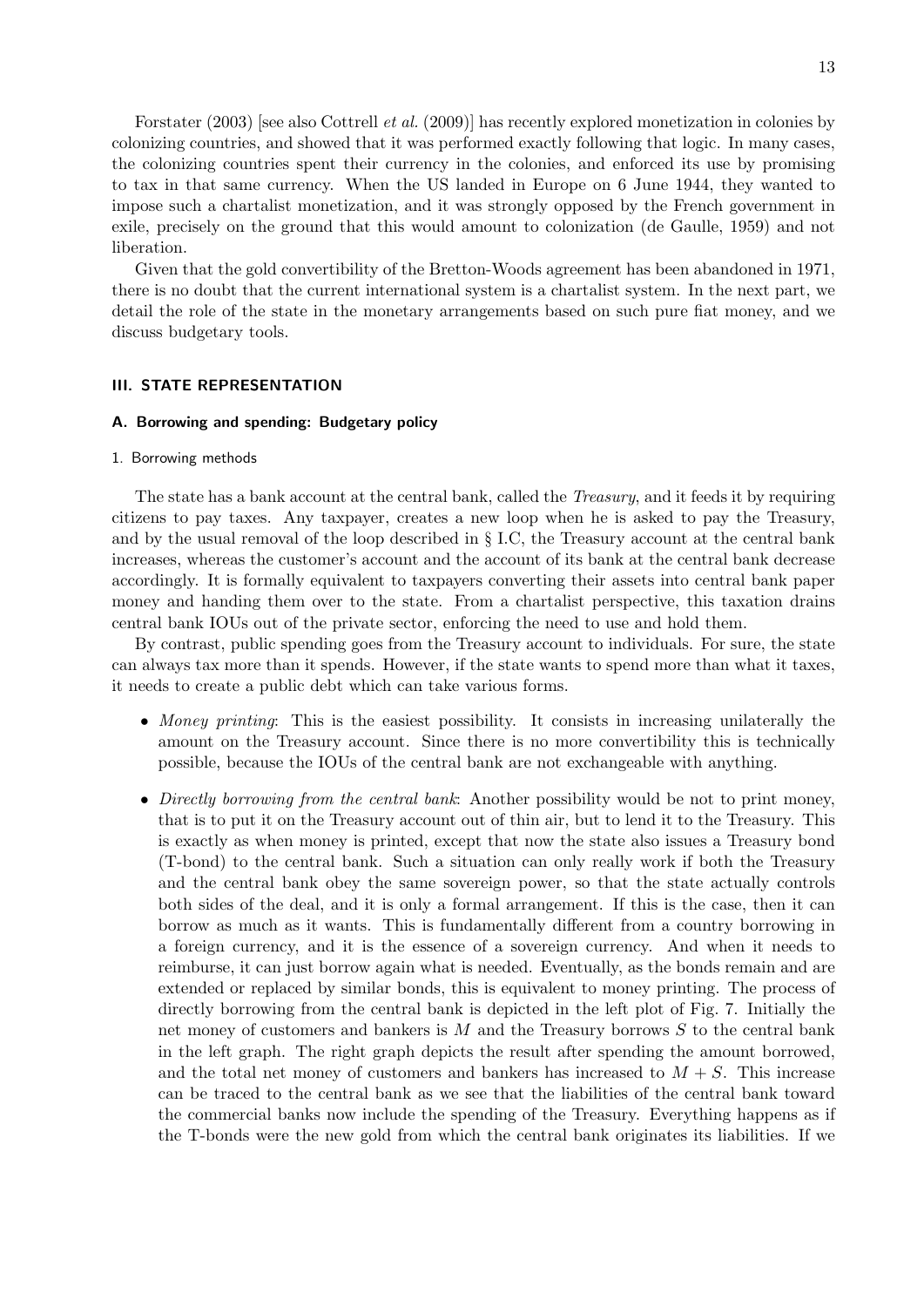consider the consolidated state, which would be the Treasury and the central bank merged, there is creation of total net money.



FIG. 7 Left: The Treasury directly borrows from the central bank and spends. Right: The Treasury borrows from the banks, after they have themselves borrowed central bank money with a repurchase agreement, and then spends.

• Borrowing from banks: In this last case, the state is forbidden to borrow directly from the central bank and needs to borrow from commercial banks. The result is that in exchange of a payment to the Treasury, the state will issue a bond, that is an IOU toward those who have paid the Treasury. It can be individuals, but this is unusual. Commercial bankers borrow from the central bank what they want to lend to the Treasury if they do not have enough reserves at the central bank. This latter method is slightly more complicated as banks need to provide a collateral, for instance a previously owned T-bond, in a repurchase agreement and this is illustrated in the right plot of Fig. 7. In the first graph, we assume that the banks already have a T-bond in their possession, and then in the second graph they use it to engage in a repurchase agreement so as to borrow central bank money. At first a commercial bank sells a bond to the central bank against a smaller amount of central bank money, and then it buys it back at its value, the difference between the two amounts being effectively an interest paid. The maturity of the loan is smaller and for this to be interesting, the interest rate needs also to be smaller than the interest served on T-bonds. The collateral is there to make sure the bank will repay the loan in one form or another. Either it repays by buying back the collateral, or it defaults and the central bank keeps it. The result of the repurchase agreement is that instead of directly holding the collateral, the commercial bank holds a claim on it, and we highlighted it by the orange dashed box. In the third graph the commercial bank transfers the amount borrowed previously toward the Treasury in exchange of a newly issued T-bond. In the final graph the Treasury has spent the amount borrowed. Note that the Treasury could have also decided to open an account at the commercial banks so that the amount borrowed would never have been transferred to Treasury, but after spending the result is the same.

When commercial banks lend to the Treasury, the amount of IOUs possessed by the bankers remains constant as can be seen by comparing the first and the third graph of Fig. 7, right plot. However, the nature has shifted from central bank IOUs which promise nothing, to Treasury IOUs which promise central bank IOUs in the future with interests. This new T-bond held in the banks net worth can then in turn be used as a collateral for further borrowing at the central bank, and further lending to the Treasury, without any theoretical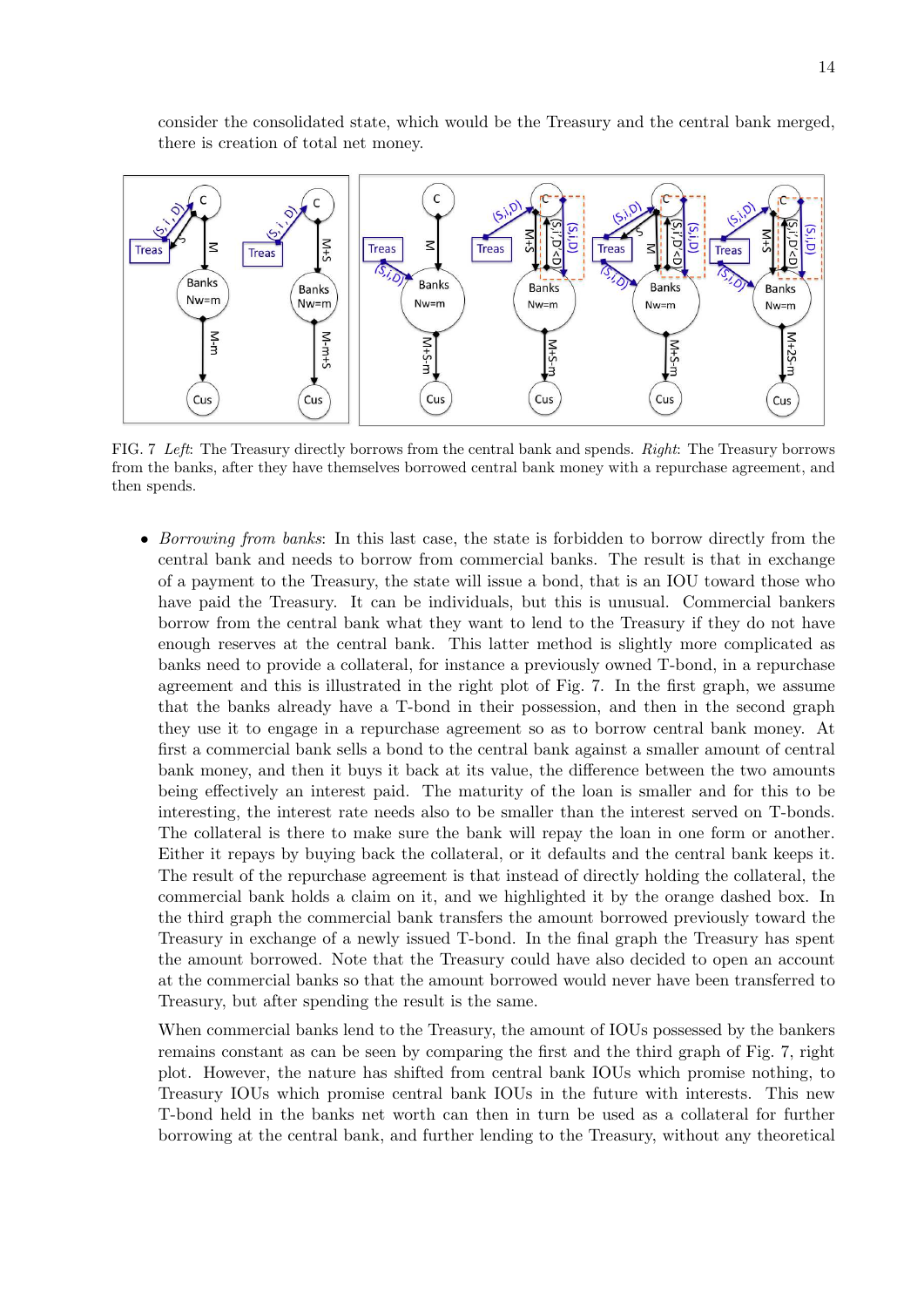limit. Note also that to obtain a clear visualization, we have consolidated the commercial bank sector and also the customers, but in reality one bank is involved when it lends to the Treasury, and other banks are subsequently involved through interbank payments when the Treasury spends in the various parts of the public sector.

#### 2. Net money and financial wealth

As a result of government borrowing and spending, the total net money of customers is increased by the amount spent by the Treasury,  $S$  in both cases depicted in Fig. 7. In the case where the Treasury borrows directly from the central bank, this increase of financial wealth is reflected by an increase of liabilities of the central bank toward the commercial banks. Effectively, the central bank converts the IOUs of the Treasury into its own IOUs. However, if the government needs to borrow from commercial banks, the increase of financial wealth has a double origin. Some comes from the liabilities of the central bank, and some comes from the liabilities of Treasury. Effectively, the commercial banks convert the IOUs of the Treasury to their own IOUs which are then redeemable in central bank money. We conclude that when the Treasury borrows directly from the central bank, the T-bonds are converted into net money by the central bank, whereas when the Treasury borrows from a commercial bank, this conversion is made by the commercial banks.

Consolidating the Treasury and the central bank together helps to interpret this. The total net money of customers has increased by the amount spent by the state. In the first case the Treasury IOUs are internal to the consolidated state, whereas by borrowing to banks, the T-bonds now leak out of the consolidated state sector as they are assets of the banks. In both cases the net worth of the consolidated sector of banks and customers has increased, and a natural interpretation is that the net money or the financial wealth of the public sector has increased. However, a different consolidation is possible and one might prefer to consolidate the banks, the customers and the Treasury together in what we consider as the public sector. In that case we observe that the total net worth is unchanged. We realize in this example that the interpretation of a given monetary system crucially depends on the consolidations we perform so as to simplify and describe it. We postpone a detailed discussion about choices of consolidations to § III.C and III.F.

#### B. Open market operations

It can be argued that it would be much more democratic if Treasuries were allowed to borrow directly from their central bank. By electing a government with such a program, we would know what deficit it intends to run and thus how much it will be willing to print, which in the long run is a debate about the possible level of inflation. Instead, it has been argued that decisions made on democratic grounds might be unstable as they are affected by elections. However, the independence of central banks also serves the interest of commercial bankers as we detail now.

In practice, the central bank buys and sells bonds in open market operations<sup>2</sup>. At least it is always doing so with short term T-bonds as part of the conventional monetary policy, and it might decide sometimes to do it as well with longer maturity T-bonds as part of the unconventional monetary policy. This blurs the line between a model where the central bank directly finances the Treasury, and a model where this is done by commercial banks since they result in the same final situation. Indeed, before an open market operation the Treasury owes central bank money to a

<sup>&</sup>lt;sup>2</sup> The case of the European Central Bank is more complicated since it is not allowed to buy T-bonds in normal times, but it has engaged recently in such programs to stabilize the eurozone.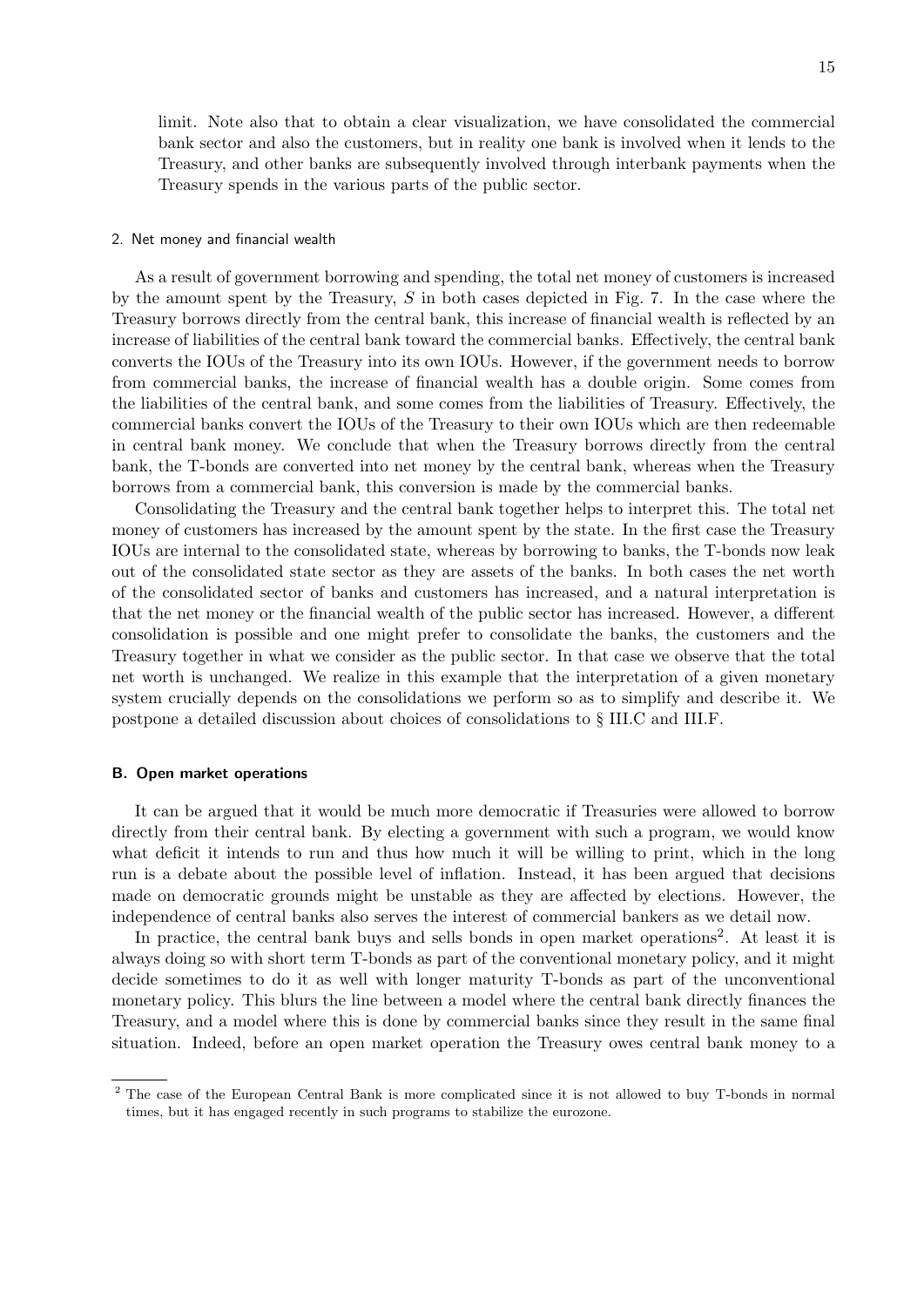commercial bank, and in the final situation it owes it to the central bank itself, and the central bank money held by the commercial bank has been accordingly increased.

The commercial bank has agreed to dispose of an IOU which bears interest, in exchange for a central bank IOU which bears no interest. However the Treasury will never default on its debt, because the state also runs the central bank which can buy an infinite amount of T-bonds. Said differently, if the interest rates for short term T-bonds start to increase as the commercial banks become more and more reluctant to buy these, the central bank needs to buy as many short term bonds as necessary to ensure the short term interest rates on T-bonds remain at the targeted level. By using these open market operations, a sovereign state running a sovereign currency has the means to ensure that the banks are always willing to buy T-bonds, whatever the deficit is.

However, this system has a drawback. First when the commercial bank bought the T-bond, it asks for interests rates which are at least slightly higher than the interest rate at which they can borrow from the central bank, and make a profit on the difference. As the interest rates departed from the target chosen by the central bank, the latter bought short-term bonds to prevent the short-term rate from increasing. In order to convince a commercial bank to get rid of a financial instrument which is not risky and which bears interest, the only solution is to pay more than the current value of the bond, which amounts to a decrease of the interest rate on those bonds. The bank thus makes an immediate profit instead of a larger profit later. This difference goes directly into the net worth of the banker and amounts to money creation.

To conclude, we reach the same situation where the Treasury had directly sold its bond to the central bank, except that now we have increased the net worth of the bankers. By first selling the bonds to the commercial banks, instead of selling directly to the central bank, the bankers realize a small profit, that is they benefit directly from the operational constraint that the Treasury cannot directly borrow to the central bank.

The commercial banks will always end up with a part of their assets denominated directly in central bank money, which bears no interest, and T-bonds, which bear interest. If we adopt a consolidated state point of view, where we merge the Treasury and the central bank, then the commercial banks have two types of accounts. Deposits which bear no interest, and saving accounts which generate interest, just like standard customers at their bank. In order to control the interest rate, the consolidated state shifts the amounts from the interest-less to the interest-bearing account and vice-versa.

# C. State consolidation

This point of view of consolidating the Treasury and the central bank is usually criticized because the central bank is supposedly fully independent. On the contrary, we can argue that it is also a creature of the state and independence is only superficial since it is decided by the state itself through legal dispositions. Furthermore, it must react automatically with open market operations whenever a new public debt is issued to control interest rates, so that it serves the interest of the Treasury and thus the state.

We must recall that there are two types of short-term interest rates that the central bank can control:

1. the interbank rate (called the Fed funds rate in the US), which is the rate at which the banks can borrow with collaterals at the central bank. This is depicted in the orange dashed box of Fig. 7 (right plot). It is necessarily capped by the discount rate which is the maximum rate at which they can borrow, and above the rate paid on commercial bank deposits, if it exists;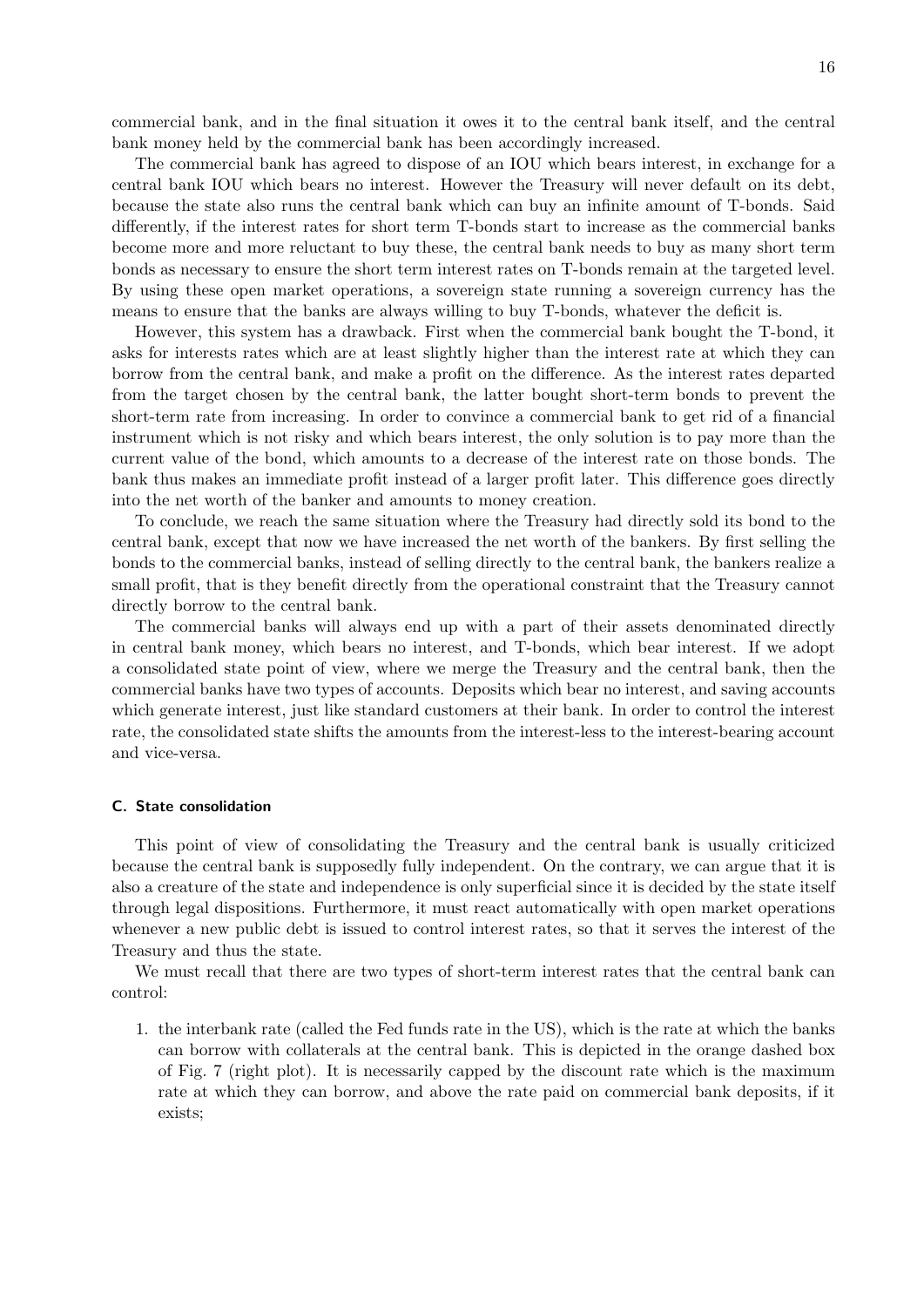2. the short term bonds rate which is affected by open market operations.

If a bank decides to control the short-term bonds rate, then when conducting outright purchases of short term T-bonds, it increases the central bank liabilities (central bank money), which decreases the interbank rate. So controlling the short-term bonds rate implies to control also the interbank rate.

However, a central bank can decide to control only the interbank rate and not the rate on short-term bonds. For this, it will only conduct repurchase operations, or collateralized loans to commercial banks. This would affect the rate at which commercial banks can borrow, but in general it will not affect directly the rate of the short term T-bonds. Indeed, the Treasury would then borrow like any customer, and banks are free to set the conditions. Nearly all developed countries, except the Eurozone, control both rates and run fully sovereign currencies. However, the European Central Bank (ECB) is in general unable to control interest rates on T-bonds. This is why the ECB performs only repurchase agreements to control the interbank rate, but does not control the short-term rate on bonds via outright purchases of T-bonds, contrary to the Fed monetary policy. As there are several types of bonds, each one of them issued by a different government, the ECB cannot decide which one to buy as it would amount to a form of financial solidarity between the various European states, and this is intentionally avoided in the European Union construction. As the various Treasuries are not helped by the ECB to issue low interest bonds, everything occurs as if they were borrowing in a foreign currency, where the interest rates are set by the bankers, just like for any standard customer. The bankers lending to the Eurozone Treasuries decide what should be the markup rate, that is the difference between the rate at which they borrow, which is effectively the interbank rate set by the central bank, and the rate at which the lend to the various Treasuries. On the contrary, the United Kingdom (UK) or the USA are configured so that their central bank buys whatever is necessary to control the interest rate on bonds, and things are as if the Treasury was borrowing from the central bank, except for the small profit made by bankers due to their intermediation.

To conclude, if the Treasury borrows directly from the central bank, it makes sense to consolidate the Treasury and the central bank. If it borrows from commercial banks, but the central bank controls the short term interest rates on the bonds, the effective theory is nearly the same, and it also makes sense to consolidate the Treasury and the central bank. However, if like in the Eurozone the central bank stops controlling the interest rate on bonds but controls only the interbank rate, the Treasury is treated like a standard customer, as it is treated by the central bank as if it was a foreign Treasury. The consolidation might still be possible formally, since any consolidation can be made as it is just an accounting simplification, but it hides some salient features. Sometimes commercial banks would add only a small markup rate to the T-bonds and one would not see the difference, but in case of crisis the markup rates can start to be huge, on all maturities, even reaching the point where commercial banks stop buying T-bonds as in the recent Eurozone debt crisis.

#### D. Monetary policy

Monetary policy tools are very complex and can vary greatly from one country to another. It is by no means the goal of this paper to present them all. The main conventional tools are the control of short term interest rates, and the reserves requirements.

• Conventional monetary policy is about controlling the short term interest rates. However, controlling the interbank rate is not sufficient to control the rate at which customers borrow. Indeed, when commercial banks lend, they need to apply at least the interbank rate as it is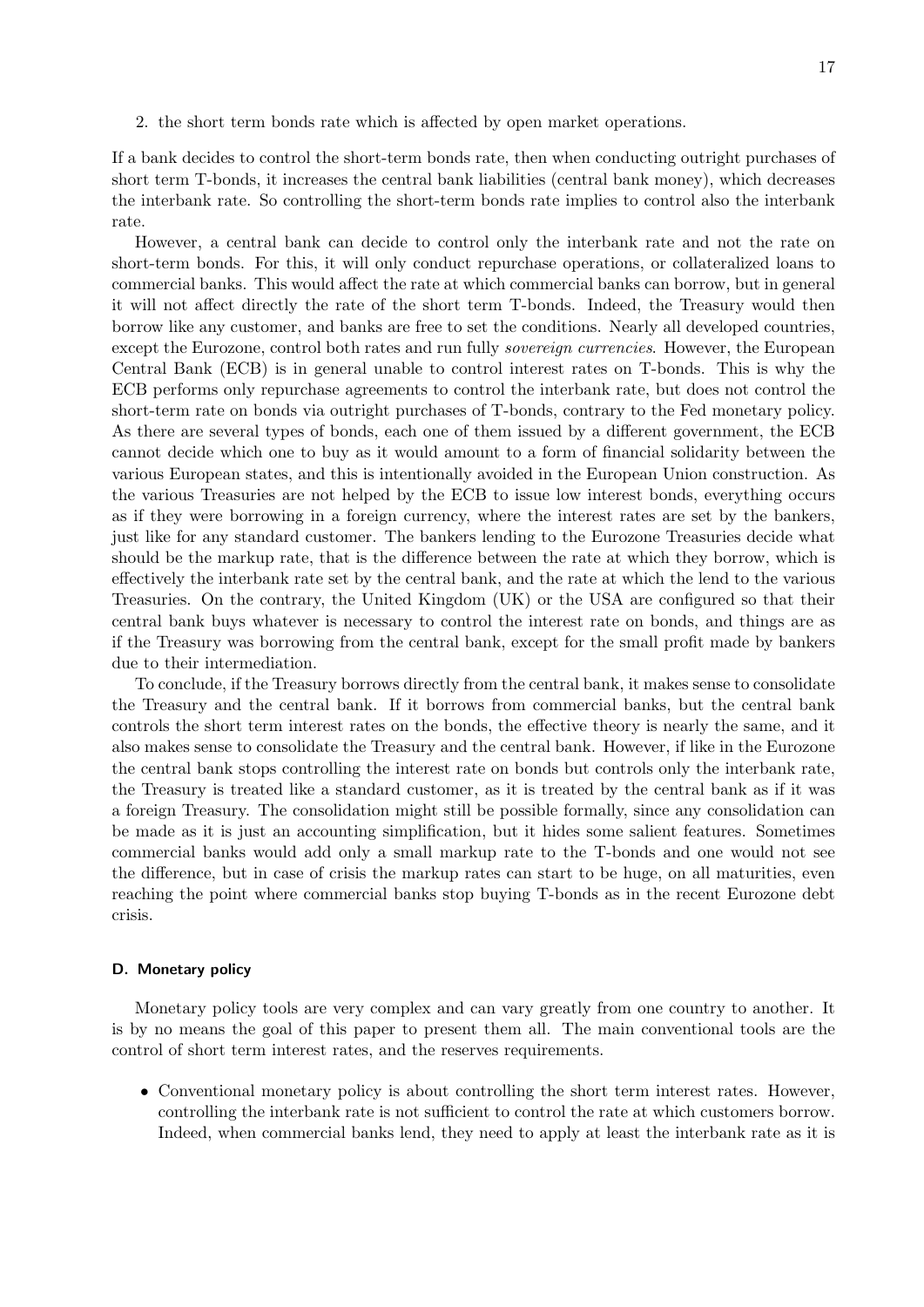the rate at which they need to borrow when the loan is used to pay outside of the commercial bank, or when a part of the amount loaned is transformed into cash, that is into central bank money. But they also need to apply a markup rate to this basic interbank rate at which they borrow for several reasons. First, the borrowers might default and the bank needs to make sure that it generates enough profits from non-defaulting loans to compensate for the defaulting ones Second commercial banks need to make a profit to cover their running costs as they need to pay at least the salaries of their employees. Finally, since they have borrowed on a short term basis, but they lend on a longer term basis, they need to have a security margin in case the central bank increases the interbank rate. For all these reasons, the effective rate at which the economy is functioning is different from the basic interbank rate chosen by the central bank. If the central bank wants to foster credit with low interest rates, it is as important to set a low interbank rate as to communicate the fact that this interest rate shall remain low, so as to decrease as much as possible the markup rate. Finally, we must stress that the interest rate is not the only criteria to ask for a credit, as decisions are made on much more fundamental economic grounds. Even if the markup rate remains constant, the interest rate set by the central bank is only an indirect tool to control credit and thus the total money.

• Reserve requirements for commercial banks is the second most common monetary tool. In the theory of the money multiplier, the central money held by banks should be a fraction of its liabilities toward its customers, and this fraction should be set by the monetary authorities. It is then assumed that by controlling the amount of central bank money held by the banks, and by fixing the ratio, the central bank could control the total credit, and thus the total money. But this tool cannot be efficient, because the amount of central bank money held by banks is not exogenously set. Indeed what is counted as a reserve for a commercial bank is not its net central money, but its central money. So if the bank does not have enough central money reserves, for instance because it has granted too many loans, it can borrow the reserves needed at most at the discount rate, and more probably at the interbank rate. When the bank does so, at the same time it receives central bank money and increases its reserves to comply with its legal obligation, but it owes it as well at a later date, and this does not count negatively in the reserves. We see that the difference between net central bank money and central bank money is very important. The central bank can control its net liabilities toward the banks, e.g. by performing outright purchases of T-bonds, but it cannot control its liabilities, as these are endogenously determined by the needs of the commercial banks. In practice, banks lend whenever they think it is profitable for them, and if they fail to meet their reserve requirements at the end of the day, they just borrow (directly to the central bank at most at the discount rate or to other banks) what is needed. In a few developed countries (Canada, Australia, UK, Sweden, Norway) there are no more fractional reserves and nothing special happens. As long as the required reserves are not net reserves, they are entirely useless.

# E. Should it stay or Schuld it go: the clash

There is a huge debate on the nature of money and the nature of public debts. Apart from the fact that T-bonds bear interest, they have an intrinsic difference with central bank IOUs, which is that they have a maturity, and are thus bound to disappear through the reimbursement of the Treasury's debt. Let us take a simple case where 20% of the net deposits is a reflection of the central bank IOUs, and the rest comes from government debt. By construction the customers always have more assets than the debt of the state. So the state could always, at least in theory, run a huge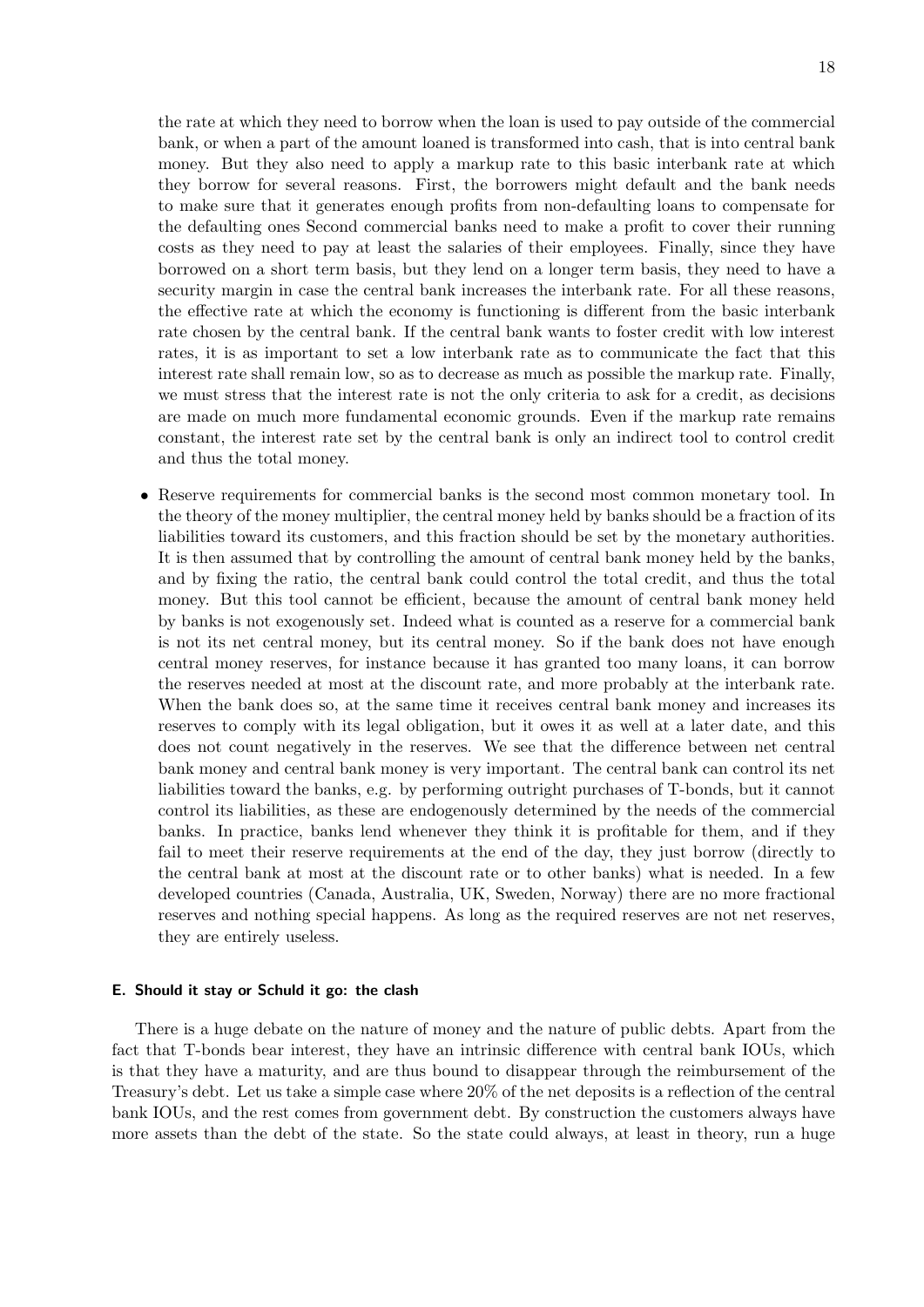temporary tax on capitals which would reduce the assets of customers and increase the Treasury account so as to allow debt repayment. This would amount to one year of GDP since nowadays public debts are of that order. The payment of the tax is illustrated in the left plot of Fig. 8. In the first graph we identify the pending tax payment, which is then used to credit the Treasury account in the second graph. In the third graph this is used to reimburse the public debt. As a result the net money would be reduced by that amount, and within our example the financial wealth on deposit and saving accounts would be divided by five. Since 2011, this is essentially what has been implemented in European countries where it has been decided to reduce the public debt at any cost. People might be fine with the reduction of their financial wealth because they believe that in the long run prices should decrease, or even changing their saving habits so that it does not happen. But we think that it is more likely that the private sector will adhere to its preexisting savings habits, meaning that everybody tries to spend less, causing deflation and possibly after recession. So by ignoring this, the goal of debt reduction can be extremely harmful to the economy. In fact, whenever a state runs a surplus, this never lasts more than a few years (Wray, 1990, 2004), and then recession enters the game to generate new deficits. If public debts have been reduced when compared to the GDP during some period of history, they are nearly always constantly increasing in nominal value, because the total net money of customers needs to go more or less at the same pace as GDP growth plus inflation to satisfy the habits.

However, all our preconceived ideas run counter proper thinking. For instance, in German money is called Geld, a word which is a derivative of *gold*. It thus carries a meaning that goes beyond the real nature of money where convertibility has been abandoned. On the contrary, debt is called *Schuld*, the same word that is used for guilt or fault<sup>3</sup>, depending on how we translate. So the naming convention of these basic financial terms may influence German speakers' economic decision-making, since as the Germans pronounce the word *debt*, they immediately mean what they should do about it, that is getting rid of it, as it is morally bad. By drawing the consolidated graph structure, we are able to replace these linguistic biases with a neutral graph, as only asset/liabilities relations of different types appear.



FIG. 8 Left: Reduction of the public debt from taxation. Right: The should and Schuld points of view on the consolidated public sector (shown in the dashed red circle).

<sup>&</sup>lt;sup>3</sup> As noticed and analyzed in Graeber (2011), this is also the case in many ancient languages (Sanskrit, Hebrew, Aramaic).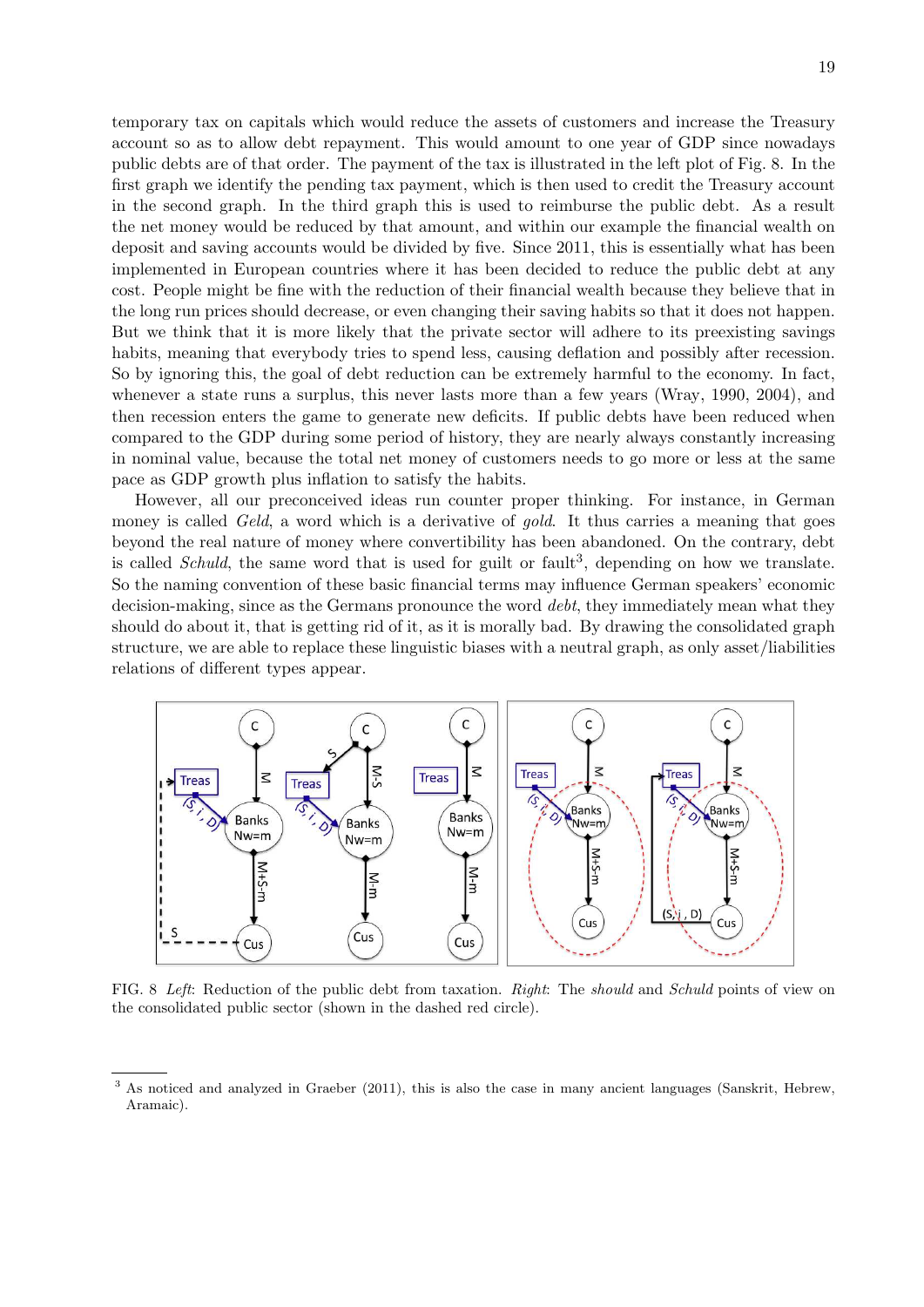#### F. Ricardo equivalence against an asymptotic definition of money

In the end, the debate is about what we think the debt will become in the very long run. Indeed, in a system that has abandoned convertibility, central bank money is an eternal debt. In some sense, the central bank owes gold, but it owes it without any deadline, given that it has abandoned convertibility. It would thus be tempting to define money as a debt that is never reimbursed. Interestless money in that definition would thus be just one type of money. As an example, let us consider the paper debts (Demand Notes) that were issued by the US federal government during the Civil War. At that time they were issued as debts, in order to finance the war, but they kept being exchanged and were subsequently considered as currency, without being redeemed into gold, but being used to pay taxes.

The problem with such definition of money is that it is not local in time. Indeed, we need to know the full future of the debt to deduce if it was actually money or if it really was a debt which has been reimbursed. So we have to rely on an imperfect definition, where we would consider that a debt is money if there is a consensus among customers that it will never be reimbursed (or reimbursed by issuing an equivalent debt). This deeply depends on the point of view. For any debt issued by the Treasury, there are thus always two extreme point of views. The first one is held by those who believe that since states always run deficits, it is for sure a type of money. We call this point of view the should point of view since in this point of view we should run deficits, at least in pace with growth and expected inflation. Conversely, for those who think that debts should be repaid, no matter the state of the future economy, the public debt cannot be considered as money. We can call this point of view the *Schuld* point of view. The debate between *should* and *Schuld* is reminiscent of the debate about rational expectations. If the state issues a new debt, does it mean that there is an actual debt of the customers toward the state? Those who think that this debt exists no matter what are in the *Schuld* camp, whereas those who ignore such possibility, by arguing that people do not look at national accounting for the personal wealth, are in the should camp. For the should point of view, since the state is everybody it is nobody and lies outside. For the Schuld point of view, since the state is nobody, then it means that it is everybody and it lies inside. The *Schuld* point of view was first formulated formally as the Ricardo-Barro equivalence, according to which taxpayers exactly anticipate future taxes from current deficits. The two points of view are summarized in the right plot of Fig. 8, the left graph and right graph being respectively the should and Schuld points of view. As already mentioned in § III.A.2, if the Ricardo-Barro equivalence is invoked, the financial wealth of customers and bankers always remains unchanged, even when the Treasury borrows, and remains  $M$ , that is the total liabilities of the central bank, whereas if the equivalence is ignored (as we think it should be), the financial wealth is increased by public deficits S.

It is hard to believe that people's decision-making will be influenced by a possible debt they owe to the Treasury. We think that in order to find a convincing answer in this debate we must look at the past behaviour of major western states. And what we find is that, apart for a few years, they run constant deficits and the sovereign debts keep growing in nominal values. Only on some occasions, some governments manage to run a surplus but this never lasts very long. For the US history, this is certainly the case, where there was just occasional years of surplus in an ocean of deficits (Wray, 2004). The need of running deficits to ensure growth has been advocated by Minksy (1986), and it is best understood from the sectoral financial balances perspective which was popularized as a tool of macroeconomic analysis by Wynne Godley (Godley, 1999, 2000; Godley & Lavoie, 2007).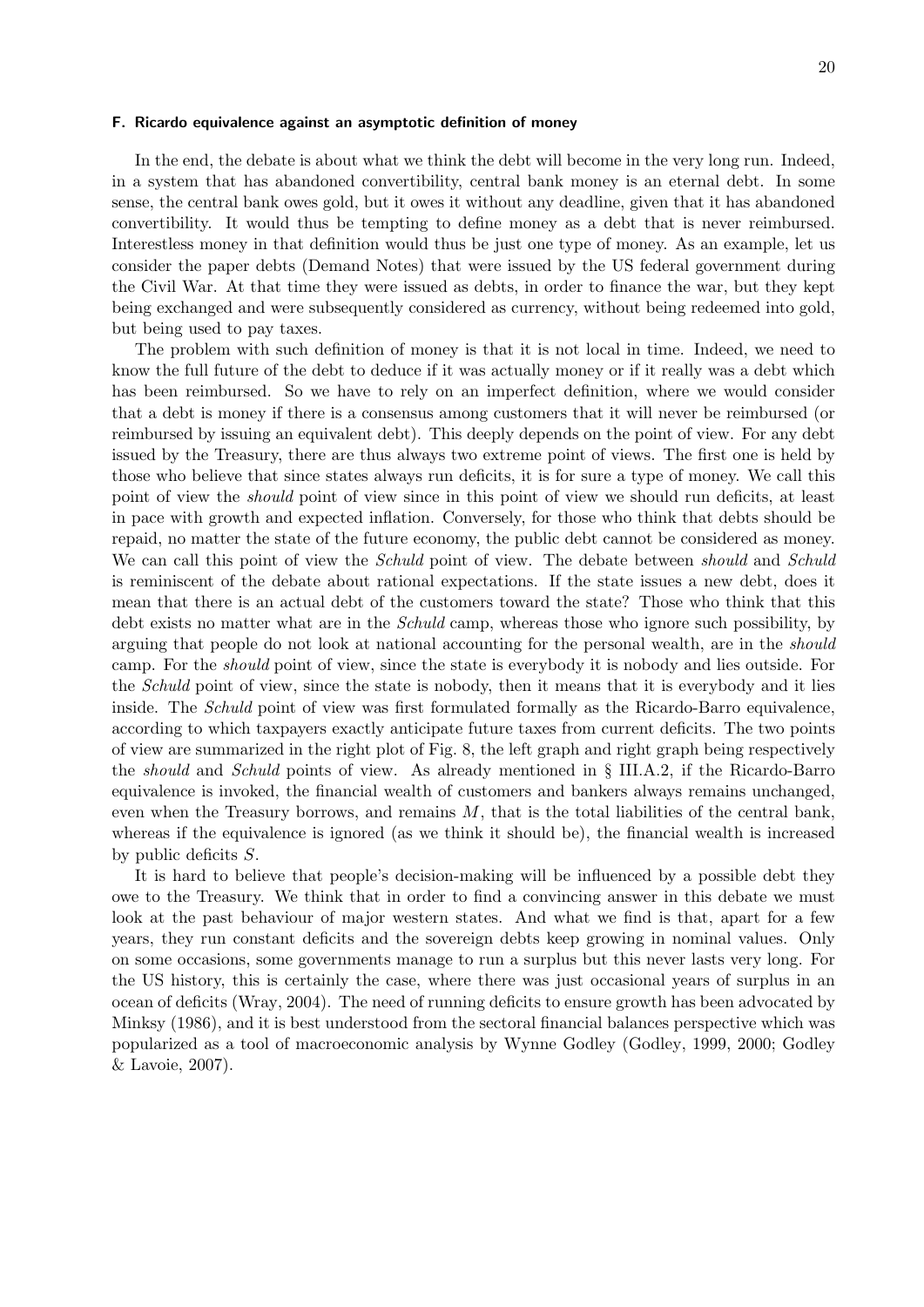# IV. MONETARY AGGREGATES

Having qualitatively described the monetary systems and understood their various mechanisms, it becomes necessary to define monetary aggregates that allow for more quantitative statements on actual monetary systems. All monetary aggregates correspond either to the net money of a consolidated subregion, or to the net financial position between two subregions, that is the net debt from one region to another one. Again, since the subregions are numerous, so are the various monetary aggregates. Using just a few ones to describe the dynamics of the monetary system reflects our interpretation of these systems. All aggregates that we now present are illustrated in Fig. 9.

- $M_0$ . The simplest monetary aggregate is  $M_0$  and is composed of the assets directly held by the customers at the central bank, in the form of coins and paper money. Whenever a customer deposits money at its commercial bank, this amount is reduced, and conversely it is increased when deposits at commercial banks are withdrawn in cash.
- $M_B$ . If we then include all net deposits held by commercial banks at the central banks, this defines the monetary basis  $M_B$ . Its definition corresponds to the financial position between the central bank and the public sector. By construction, it excludes everything which is related to the public debt issuing in its definition. Hence, the monetary basis will always vary whenever the central bank performs open market operations. Finally note that our definition for  $M_B$  takes into account only the net deposits of the commercial banks at the central bank, and not just the deposits. This is different from the usual definitions of the monetary basis. With our definition, any central money borrowed at the discount window does not affect the monetary basis  $M_B$ , whereas it would affect the usual definitions of the monetary basis.
- $M_{\text{net}}$ . This arbitrariness leads to consolidation of the full aggregate of customers and bankers  $M_{\text{net}}$ . It counts the Treasury debts as well, as it includes all types of assets entering the bankers net worth. Whenever the central bank engages in open market operations, buying or selling bonds, this monetary aggregate does not change. It corresponds to the net financial assets held by the whole economic system and this is what we have called the net money. An operation of quantitative easing, which is just a massive outright purchase, changes  $M_B$  but not  $M_{\text{net}}$ . If we use the ambiguous word *money* for different aggregates, we would unavoidably disagree on the effect of open market operations. The use of graphs in representing this scenario clarifies the debate.
- $M_{CB}$ . Whenever the Treasury spends by increasing its debt,  $M_{net}$  is increased. This leads to the definition of the central bank aggregate  $M_{\rm CB}$  which encompasses everything but the central bank, and this one will remain constant, whatever the public debt. This aggregate is the reflection of all gold and foreign reserves of the central bank.
- $M_i$ . We can introduce a further complication if we now decide to exclude the liabilities of customers, but to include only some assets, in an attempt to extend  $M_B$ . This leads to the various definitions  $M_1, M_2, \ldots$ , that we gather collectively as  $M_i$ . The more assets of customers are included (with all liabilities excluded in all cases), the larger the aggregate  $M_i$  is. We thus have a hierarchy  $M_1 \lt M_2 \lt \ldots$ . Any loan issued by a bank would surely affect some of the  $M_i$  as it would increase the assets held by customers. Depending on the nature of the asset, it would count in some  $M_i$  and not in others. These definitions of the aggregates are a way to estimate the amount of credit made by commercial banks. More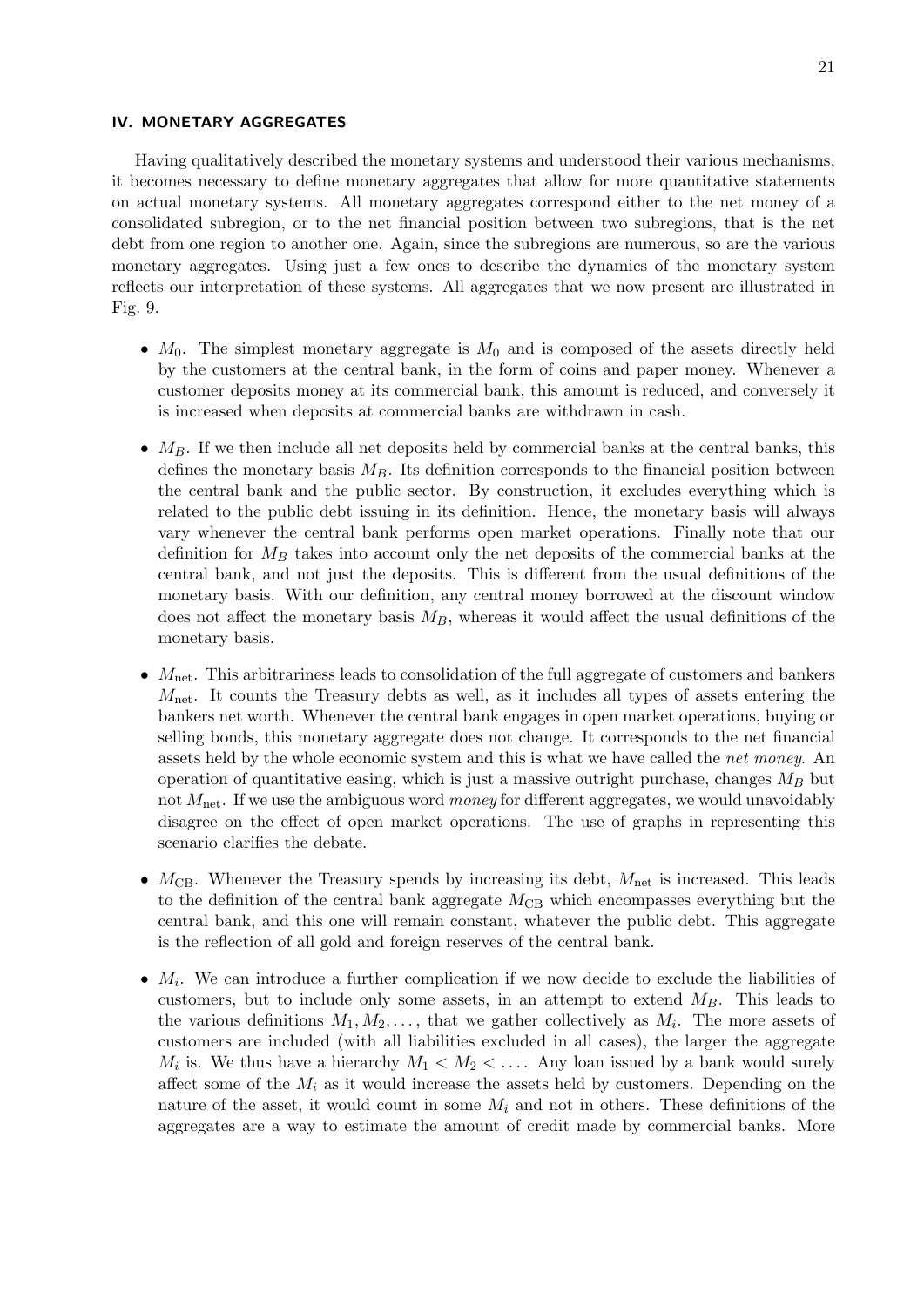precisely the ratio between the  $M_i$  and  $M_{\text{net}}$  can be used the estimate the amount of credit in the origin of money.



FIG. 9 Schematic representation of  $M_0$ ,  $M_B$ ,  $M_{\text{net}}$ ,  $M_i$  and  $M_{\text{CB}}$ .

### V. FOREIGN CURRENCIES AND EXCHANGE RATES

There are inevitably several sovereign states, each with its own currency, that is its own central bank and its own Treasury, using its own UoA. A complete description of a general monetary system must thus allow for several currencies and their interactions.

#### A. Fixed exchange rate system

We first focus on fixed exchange rates systems that were more common in the past. In this section we describe the interactions of various monetary systems, and in the next section we argue clearly why this can never be maintained.

Whenever a national citizen, is paid by a foreign citizen in a foreign currency, he might prefer an asset denominated in his national currency rather than an asset in a foreign currency. In that case, he will ask his bank to exchange it for a national asset as illustrated in the left plot of Fig. 10. The commercial bank will take the foreign currency for itself, and will create a deposit denominated in the national UoA according to the fixed exchange rate. The process might then be repeated between the commercial bank and the central bank as illustrated in the right plot of Fig. 10. The central bank will take the foreign central bank money as an asset and will increase the national central bank money deposit of the commercial bank. As a final result, it is the national central bank which directly possesses the liability of the foreign central bank, that is which has a deposit at the foreign central bank. If the whole procedure is reversed and the customers prefer to hold assets denominated in a foreign currency, this is usually called capital flight.

#### B. Fixed exchange rate limitations

The resulting situation is extremely similar to what would have happened if the national citizen had been paid in gold under a regime of convertibility, and if at every stage the gold had been passed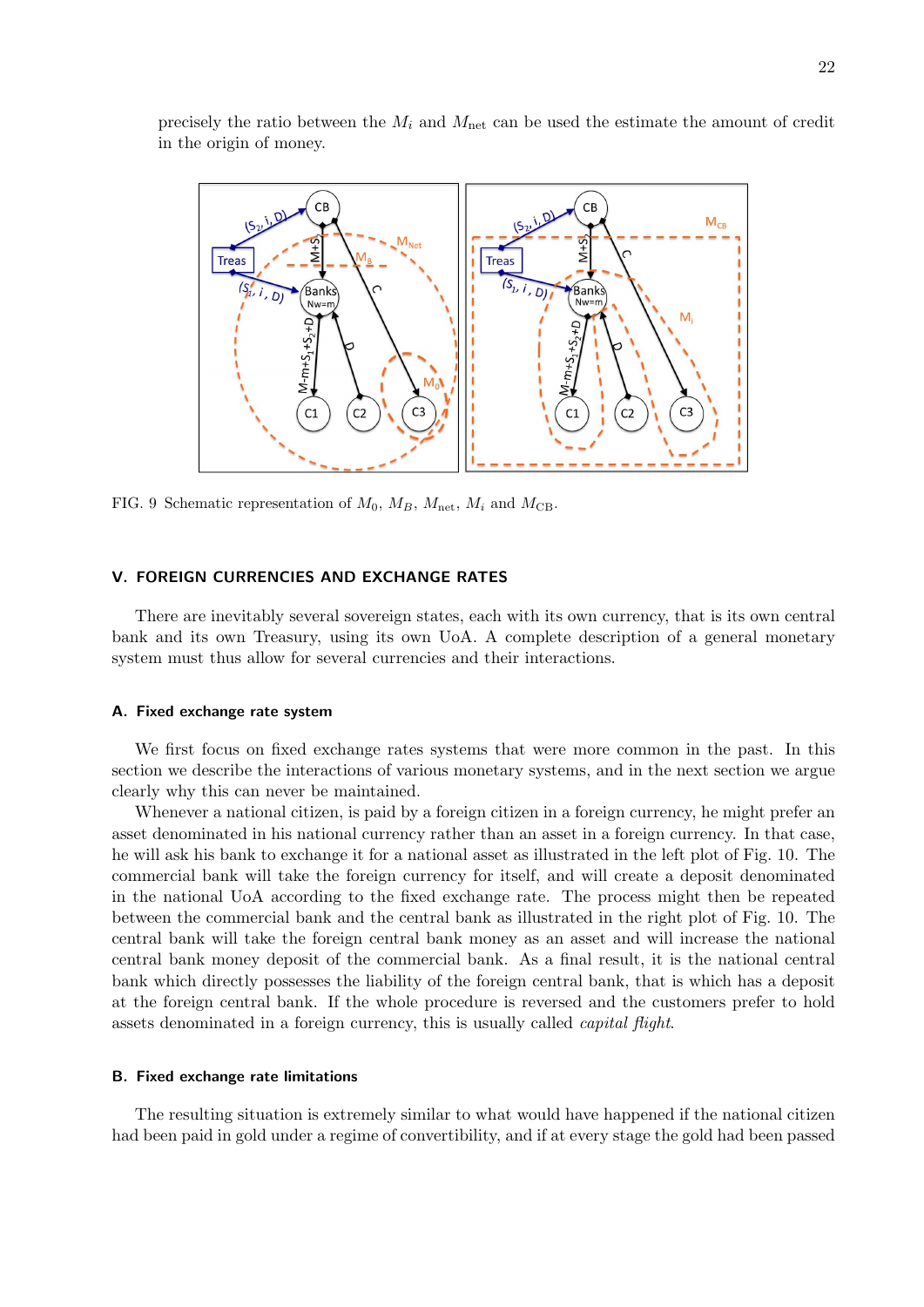

FIG. 10 The foreign currency held be a customer is transferred toward its bank in the left plot and then to the central bank in the right plot.

to the higher level (from the citizen to its bank and then to the central bank). In a fixed exchange rate regime, foreign currencies are treated like gold in a regime of convertibility. If payments are made in gold or in foreign currencies, they can be passed over to the central bank that creates the corresponding net money. Conversely when gold or foreign currencies are sought, the central bank reverts the situation and detaches the asset from its balance sheet, but in the process it also reduces its liabilities in central bank money, effectively reducing the net national money.

As demonstrated in § II.D, in a regime of convertibility between money and gold, the system cannot hold because of credit creation. The problem is exactly the same in a regime of fixed exchange rate. It is always possible to break down the fixed exchange rate by asking the conversion of national currency into foreign currency, and given that there is more money than net money, there is always a way to reach the point at which the central bank reserves are depleted.

The only possibility for the system to continue would be if the national central bank had the right to borrow foreign central money to the foreign central bank. But then the situation would be rather similar to the case of commercial banks having the right to borrow from a central bank, and this would ensure that all liabilities can be cleared at par, that is with a fixed exchange rate. This was exactly the European situation between 1999 and 2002, when all eurozone currencies had a fixed exchanged rate with the euro foreign currency, and all national central banks were granted the right to borrow from the ECB as much as they needed. Eventually, all national currencies were abandoned and the system was further integrated into a single currency, as this was just a technical intermediary situation. But in general a foreign central bank has no particular interest in granting the right to borrow to the national central bank.

We realize again that granting the right to go in debt is the key to financial power. At every vertex of the tree structure, granting the right to go in debt to vertices which are lower is a form of power on them. The household is afraid that its commercial banker might not grant a loan, and needs to accept the conditions set by the banker, the commercial bank is told at the higher level at which rate, under which conditions, for which maturity, it can borrow central bank money. And if the national central bank now wants to borrow a foreign currency, it will have to accept the conditions of the foreign central bank.

If an economy fixes its currency at parity with a foreign currency, its central bank somehow inserts itself in the tree structure of the foreign country, and instead of being at the apex of the system, it is now situated below the foreign central bank and needs to ask for the permission to go into debt. Even though this type of power of the foreign central bank onto the national central bank is formally similar to the power a commercial bank has on its customers, it is also extremely different. A central bank possesses a form of power on the national financial system as it sets the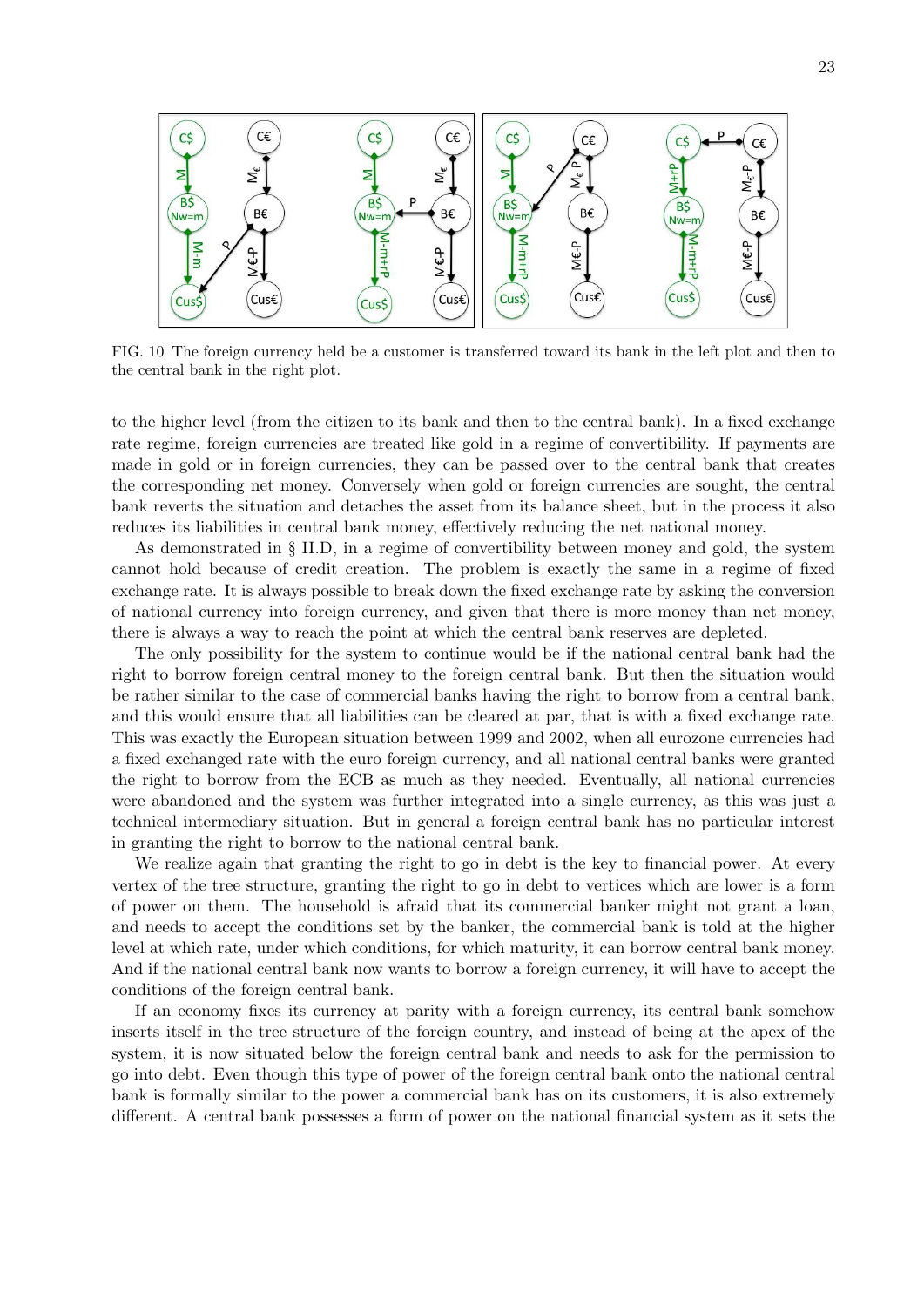condition of debts in commercial banks and thus below for national customers/citizens. At least in principle, it is acting for the interest of the national economy as it is a creature of the state. Instead, when a foreign central bank grants the right to a national bank to borrow foreign central bank money, it has absolutely no reason to act in the interest of the national citizens.

If a weak economy wants to fix its currency to a strong economy, and does not have a full constitutional right to borrow in this external currency, as is always the case, there are essentially two possible situations. Either the country ensures that it will never need foreign currencies to defend the exchange rate. In order to achieve this it would need a strong commercial surplus. Or it needs to borrow the foreign currency, e.g. because of a current account deficit, and needs to comply with the politics imposed by the foreign country. The alternative is thus either to work for free (this is the essence of a permanent commercial surplus for which the dominant foreign countries pays simply by public deficits) or to be told how to work and what to sell (structural reforms imposed by creditors).

# Conclusion

We have argued that graphs for financial stocks are natural tools to describe and discuss the theories of money, because every monetary arrangement is inherently a graph. By connecting together the balance sheets in a graph rather than explicitly writing one after another the balance sheets of each institution [e.g. in the figures of McLeay *et al.* (2014) or in the balance sheets explanations of Keen (2014)], we found that a hierarchical nature expressly appears. We advocate using graphs whenever monetary systems are discussed, as they allow for a more visual and direct representation in which consolidations are made straightforward.

We have intentionally restricted our description to asset/liability relations, ignoring real assets. We also ignored the representation of private companies, but they can easily be incorporated as a set of financial assets, real assets and liabilities, which induce a net worth possessed by the owners. Instead we focused on how these tools can be used to analyze the structure of the state, with its central bank and its Treasury, and understand the nature of money. We argued that in sovereign states running sovereign currencies, the Treasury and the central bank can be meaningfully consolidated, as we showed how their actions are coordinated thanks to monetary policy. We explained that the state only exogenously controls the net money through public deficits, and sets the boundary conditions for the financial structure of the private sector, but it does not control the amount of credit which is endogenously determined. Only the salient features have been illustrated with graphs, but the reader is encouraged to draw the graphs corresponding to any discussion in order to develop graphical representations of monetary systems.

#### Acknowledgments

The author thanks D. Défossez-Carme, L. Gastard, M. Lavoie, E. Le Héron, S. Renaux-Petel, E. Rolet and J.-P. Uzan for discussions and comments, and Johanna Skrzypczyk for assistance with editing the manuscript.

#### References

Bell S. (2001), The role of the state and the hierarchy of money, Cambridge Journal of Economics 25, pp. 149-163.

Cottrell A. F., Cockshott P., Michaelson G. J., Wright I. P. and Yakovenko V. M. (2009), Classical Econophysics, Routledge.